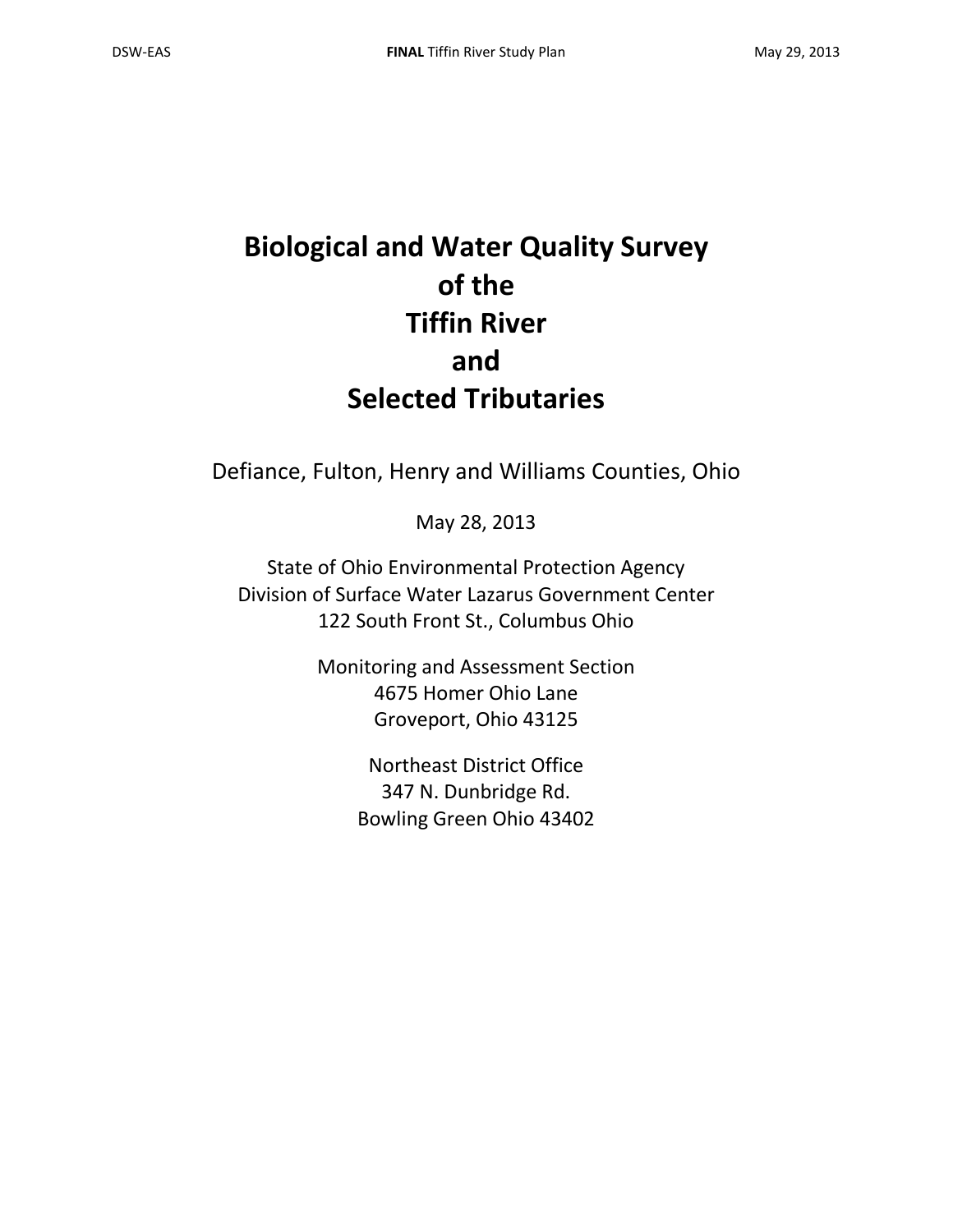# **Introduction**

As part of the TMDL process and in support of the basin approach for NPDES permitting, an intensive ambient assessment will be conducted during the 2013 field sampling season within the Tiffin River basin. The study area is composed **20** HUC 12 watershed assessment units (Table 1). A total of **50** sampling stations are allocated to this effort and will provide for the assessment of **22** named stream (Table 4). Ambient biology, macrohabitat quality, water column chemistry, and bacteriological data will be collected concurrently from most of these sites. Diel water quality (DO, pH, conductivity, and temperature), sediment chemistry (metals, organics, and particle size), nutrients, and fish tissue will be evaluated at selected sampling locations.

#### **Sampling Objectives**

1) Systematically sample and assess the principal drainage network of the Tiffin River in support of both the TMDL process and NPDES permits,

2) Gather ambient environmental information (biological, chemical, and physical) from undesignated water bodies, so as to recommend an appropriate suite of Beneficial Uses (e.g., aquatic life, recreational, water supply),

3) Verify the appropriateness of existing, unverified, Beneficial Use Designations, and recommend appropriate use designation to undesignated waters.

4) Establish and evaluate baseline ambient biological conditions at selected reference stations to evaluate the effectiveness of past, on-going and future pollution abatement efforts, and

5) Document any changes in the biological, chemical, and physical conditions of the study areas where historical information exists, thus expanding the Ohio EPA data base for statewide trends analysis (e.g., 305[b]).

#### **Issues**

#### **Total Maximum Daily Load** (TMDL)

Information collected as part of this survey will support TMDL development for the study area. The objectives of the TMDL process are to estimate pollutant loads from the various sources within the basin, define or characterize allowable loads to support the various beneficial uses, and to allocate pollutant loads among different pollutant sources through appropriate controls (e.g., NPDES permitting, storm water management, 319 proposals, NPS controls or other abatement strategies).

The components of the TMDL process supported by this survey are primarily the identification of impaired waters, verification (and redesignation if necessary) of beneficial use designations, gathering ambient information that will factor into the wasteload allocation, and ascribing causes and sources of use impairment. These data are necessary precursors to the development of effective control or abatement strategies.

#### **Aquatic Life Use Designations**

Designated aquatic life uses for five of the 22 streams to be sampled in this study area were made prior to standardized approaches to the collection of in-stream biological data or numerical biological criteria.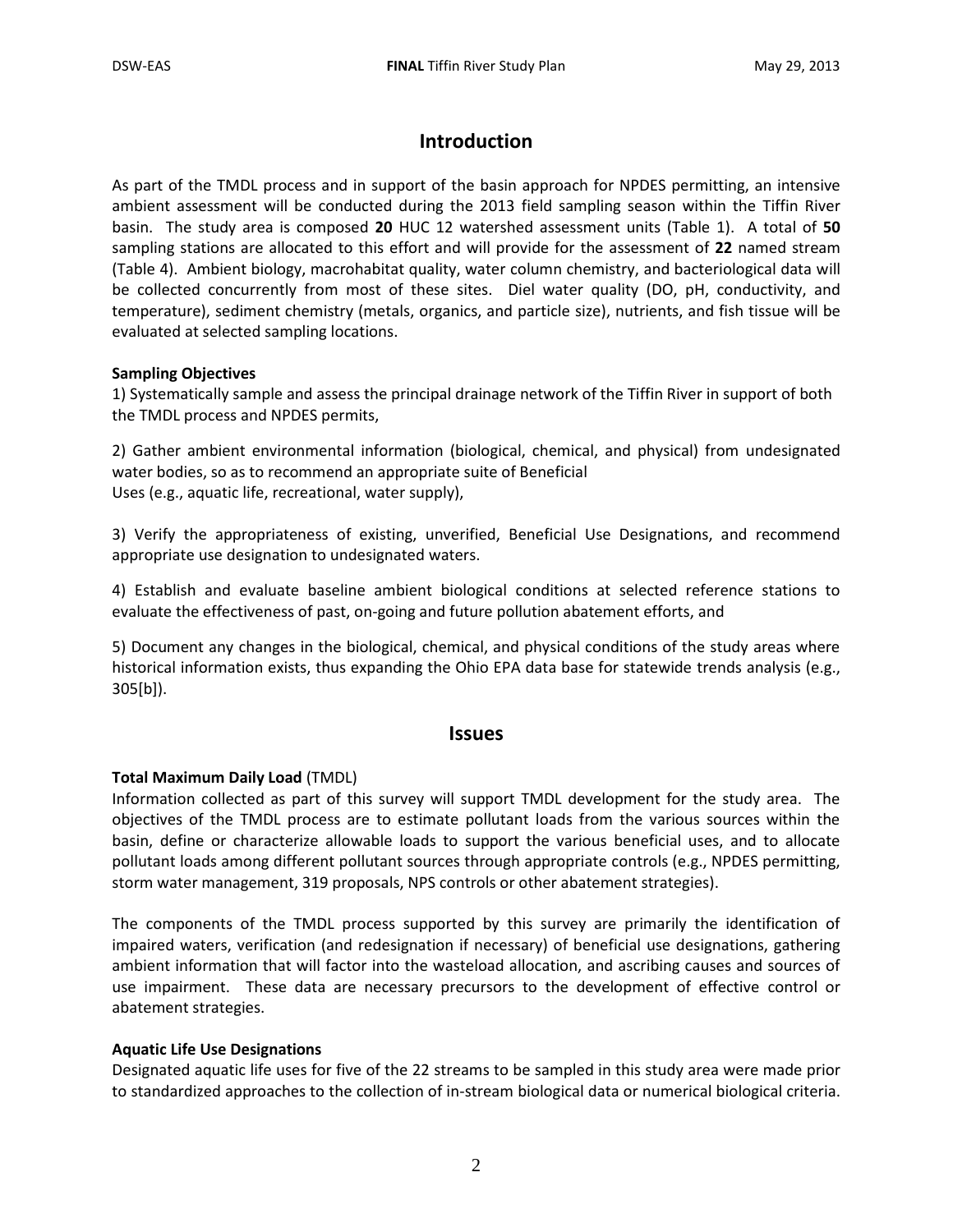The Ohio EPA is obligated to review, evaluate, or recommend (where appropriate) beneficial uses prior to basing any permitting actions on existing, unverified designations, or wholly unclassified water bodies.

#### **NPDES Permits**

Major and minor NPDES permitted facilities will be evaluated as part of this study. These include both publically owned treatment works and private entities. A list of permitted facilities is presented in Table 2.

#### **Nutrients**

In support of the ongoing process of nutrient criteria development and to provide more objective and robust characterization of the sources and effects of nutrient loads in the Tiffin River basin and within the Maumee basin, select stations will be sampled.

### **Sampling Effort**

#### **Field and Laboratory Load**

Summarized field and laboratory load (stations, number of samples, and parameters for analysis, etc.) can be found in Tables 3 and 5. All scheduled locations and necessary stipulations are provided in Table 4.

#### **Water Quality**

Water column chemistry samples will be collected from **50** ambient stations within the study area. Water column grab samples and standard field parameters will be collected/measured six times from all locations. The collection of water samples for bacteriological analysis is schedules for **33** stations at least five times during the recreational season (Table 4).

Datasonde® deployment is requested for **20** locations, **eight** sentinel and 12 nutrient monitoring sites. The deployment of continuous monitors should coincide with typical low summer/fall flows (i.e., approaching  $Q_710$ ). The Modeling section will be responsible for deployment of the data center units.

#### **Nutrients**

The DSW modeling staff will collect chlorophyll-a samples from benthic substrate scrapings and sestonic water samples (concurrently with the Datasondes<sup>®</sup>) at 20 locations in the Tiffin River study area (Table 4). At the same time water column samples in support of nutrient monitoring and assessment efforts will be collected from these locations and will be analyzed for the modeler's suite of parameters (including  $BOD<sub>5</sub>$ ).

#### *Sediment Sampling*

One set of sediment samples will be collected at sites indicated in the table of sampling locations (Table 4) using procedures outlined in the *Ohio EPA Sediment Sampling Guide and Methodologies*, 3rd edition (Ohio EPA, 2012). Fine grained multi-incremental sediment samples will be collected in the upper four inches of bottom material using either clean stainless steel scoops or dredges. Samples will be homogenized and split into 500 ml amber glass jars with Teflon lined lids for organic compound testing and 250 ml HPDE containers for metals testing. They will then be secured inside coolers with wet ice and delivered to the Ohio EPA Division of Environmental Services for analysis. Pollutants to be tested and their analytical methods are listed in the table of chemical/physical parameters (Table 5).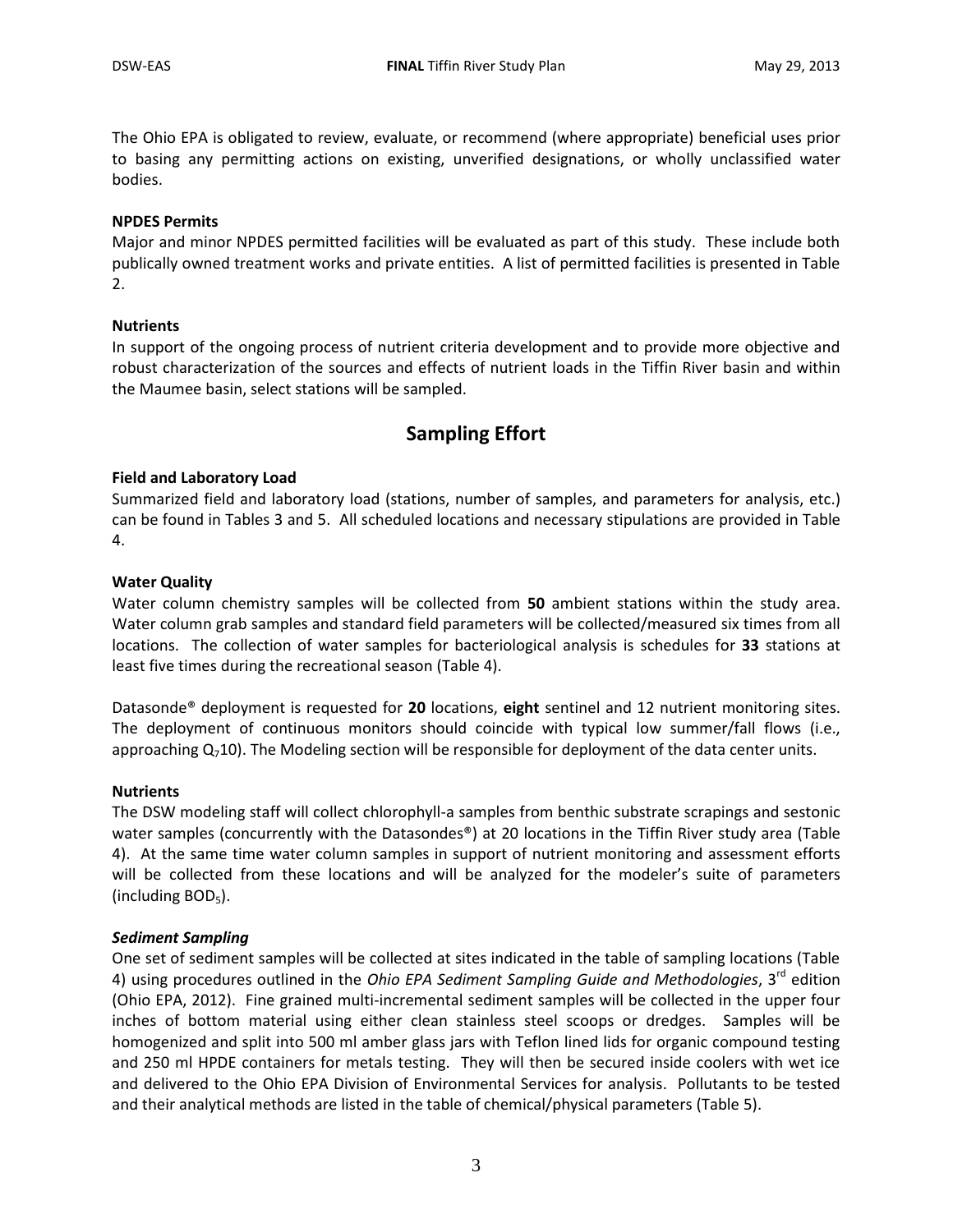Data will primarily be used as a resource to help determine causes and sources of aquatic life impairment. More detailed follow up studies may be recommended in some instances. To determine the potential for sediment contaminants to exert adverse effects the data will first be compared to Ohio sediment reference values and consensus based sediment quality guidelines. This constitutes a Tier I assessment as described in *Guidance on Evaluating Sediment Contaminant Results* (Ohio EPA, 2010). No further assessment is needed if the sediment passes the screening. If not, it's considered above levels of concern and further evaluation is needed using the Tier II process. This process estimates bioavailability using total organic carbon to normalize pollutant concentrations.

#### **Lake Sampling**

Archbold Reservoir #2 is located in the Village of Archbold in Fulton County, Ohio. It's a manmade upground reservoir that was constructed in 1960 to help the village meet increasing demand for water. This type of lake is typically built on flat ground using earthen levees with roughly 2:1 inside slopes that are covered with limestone riprap to protect them from wind and wave erosion. The lake covers a surface area of about 44 acres and has a maximum depth of 14 ft. with a storage capacity of about 204 million gallons. Source water is obtained from the Tiffin River via an automated pump station located at river mile 47.54. The lake is open to public fishing and there is a concrete boat ramp. Only electric motors are permitted and swimming is not allowed. Fish management activities include routine stocking, population monitoring and angler harvest studies.

Sampling will be done over two field seasons at lakes listed in the table of sampling locations (Table 4). A total of five sampling events will be done per season at a frequency of roughly once per month May – September. At a minimum, grab samples for chemical analysis will be collected at 0.5m below the surface and 0.5m above the bottom from the deepest portion of the lake. Additional sites will be added if the lake is >20 km long, clearly divided into sub-basins, has major inflows or has a beach. Field readings (temperature, dissolved oxygen, pH and conductivity) will be done in the water column at roughly 1m increments between the chemistry samples and secchi depth will also be measured. Lakes used to store public drinking water will have samples analyzed for atrazine. Lakes that develop a visual harmful algae bloom or those with phytoplankton communities dominated by *Cyanobacteria* will have samples analyzed for *Microcystins*. A list of pollutants to be tested with their analytical methods and reporting limits (RL) are summarized below. Other pollutants will be added if they are known or suspected to be a problem. A sediment sample will be collected if none has been done within the last 10 years and analyzed for the parameters listed in Table 5. Fish tissue specimens will be collected in lakes selected by a multi-agency committee with a priority given to those commonly used for sport fishing.

All field practices will follow guidelines in the *Ohio EPA Surface Water Field Sampling Manual* (Ohio EPA 2013c) and the *Inland Lakes Sampling Procedure Manual* (Ohio EPA 2012). Data will be used to assess use designations previewed in the *Ohio 2012 Integrated Water Quality Monitoring and Assessment Report*. The uses, criteria and assessment methods described are considered draft until they are adopted into the Ohio Water Quality Standards. The strategy generally focuses on water quality conditions in the epilimnion of lakes, although the entire water column is examined when the lake is unstratified.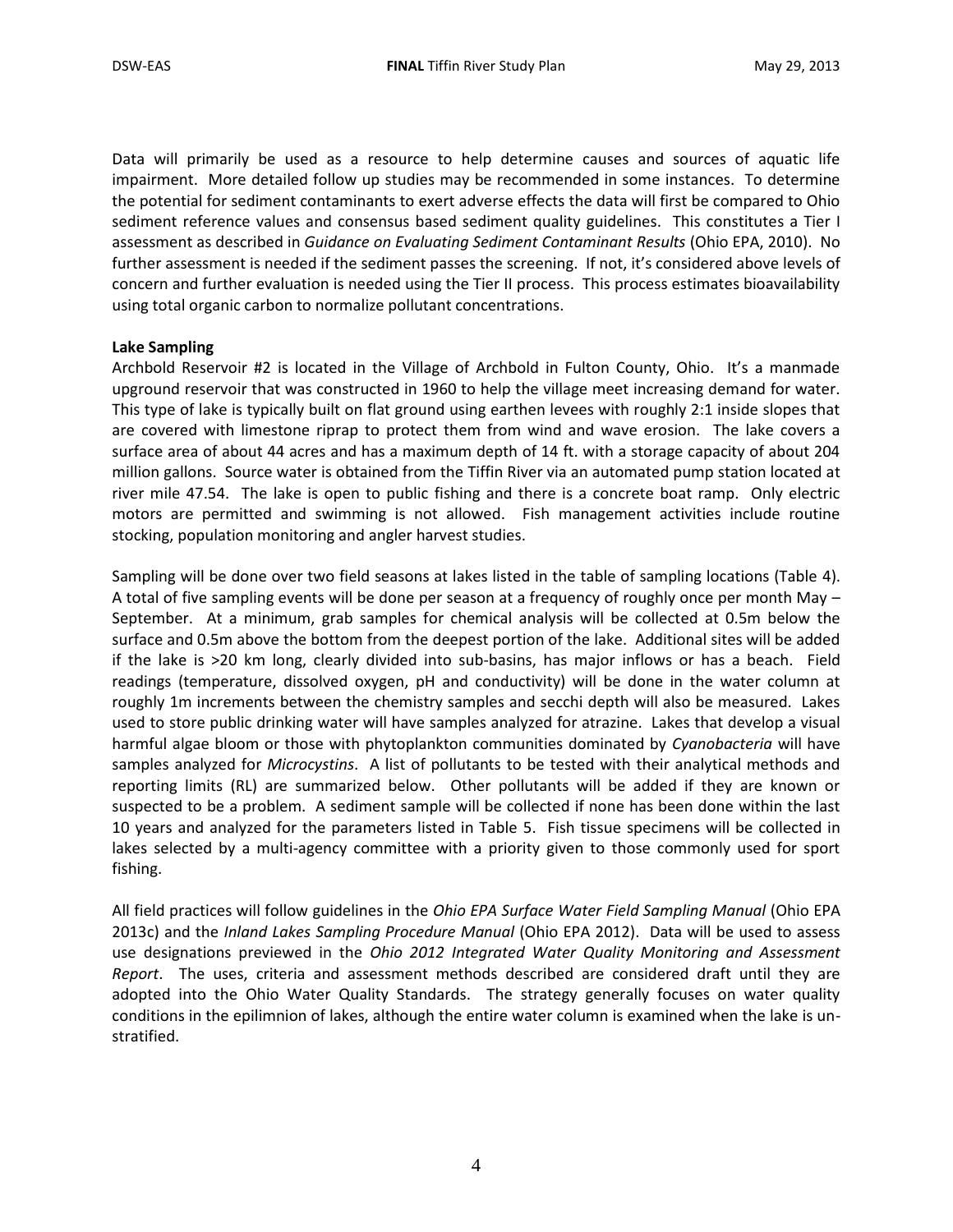#### **Benthic Macroinvertebrate Assessment**

The condition of the macrobenthos will be evaluated at **50** locations. Artificial substrate samples (quantitative) will be collected by MEG staff at **32** stations within the study area. Qualitative benthic macroinvertebrate samples (natural substrates) will be collected at **18** locations. Locations of benthic macroinvertebrate sampling stations are listed in Table 4.

#### **Fish Community Assessment**

The condition of the fish assemblages within the study area will be evaluated at **50** locations. Multiple pass fish community samples will be collected at **32** sites by OEPA FEG staff. Single pass fish community samples will be collected at **18** stations. Single pass evaluations are limited to headwaters, baring reference sites or significant permit issues. The locations of all fish sampling stations are listed in Tables 4.

#### **Sentinel Sites**

To aid in the development of a TMDL models(s), sentinel sites have been established at **eight** designated locations. At each sentinel site, samples are collected monthly beginning prior to the routine field season that typically begins on June  $15<sup>th</sup>$  to test for routine water chemistry parameters, pesticides (methods 525.2, 531.1, and 547) and stream stage is measured to the nearest  $100<sup>th</sup>$  of a foot, as the water line against a designated bridge piling or abutment. Sampling events at sentinel sites should cover the range of stream flow from the  $10<sup>th</sup>$  to  $90<sup>th</sup>$  percentiles. If conditions warrant, bacteriological sampling at all sentinel sites may be expanded beyond five runs. The locations of sentinel sites are indicated in Tables 4.

#### **Public Drinking Water Supply**

DSW staff should collect at least five herbicide 525.2 and five nitrate/nitrite samples at the public water system intake for Archbold on the Tiffin River at RM 47.5 or a representative nearby sampling location [insufficient data/watch list (nitrates), insufficient data (atrazine)] and from the Archbold Reservoir #2. Samples need to be collected between April and August, with a higher preference for April-June sampling. DDAGW staff will augment DSW sampling in year 2 (2014) with spring storm-event sampling. If spring samples collected by DSW in year one do not show elevated pesticides or nitrates and the water system is not located in a predominantly agricultural watershed, sampling in year two may not be necessary. If samples are not collected in May or early June of year one, earlier sampling in year two will be needed (even if remaining samples do not have elevated nitrates or pesticides).

#### **QUALITY ASSURANCE**

#### **Ohio EPA Manuals**

All biological, chemical, EPA laboratory, data processing, and data analysis methods and procedures adhere to those specified in the Manual of Ohio EPA Surveillance Methods and Quality Assurance Practices (Ohio EPA 2006), Biological Criteria for the Protection of Aquatic Life, Volumes II and III (Ohio Environmental Protection Agency 1987, 1989a, 1989b), 2013 Updates to the Biological Criteria for the Protection of Aquatic Life, Volumes II and III (Ohio Environmental Protection Agency 2013a, 2013b), The Qualitative Habitat Evaluation Index (QHEI); Rationale, Methods, and Application (Rankin 1989) for habitat assessment, Ohio EPA Sediment Sampling Guide and Methodologies (Ohio EPA 2001), and Ohio EPA Fish Collection Guidance Manual (Ohio EPA 2004).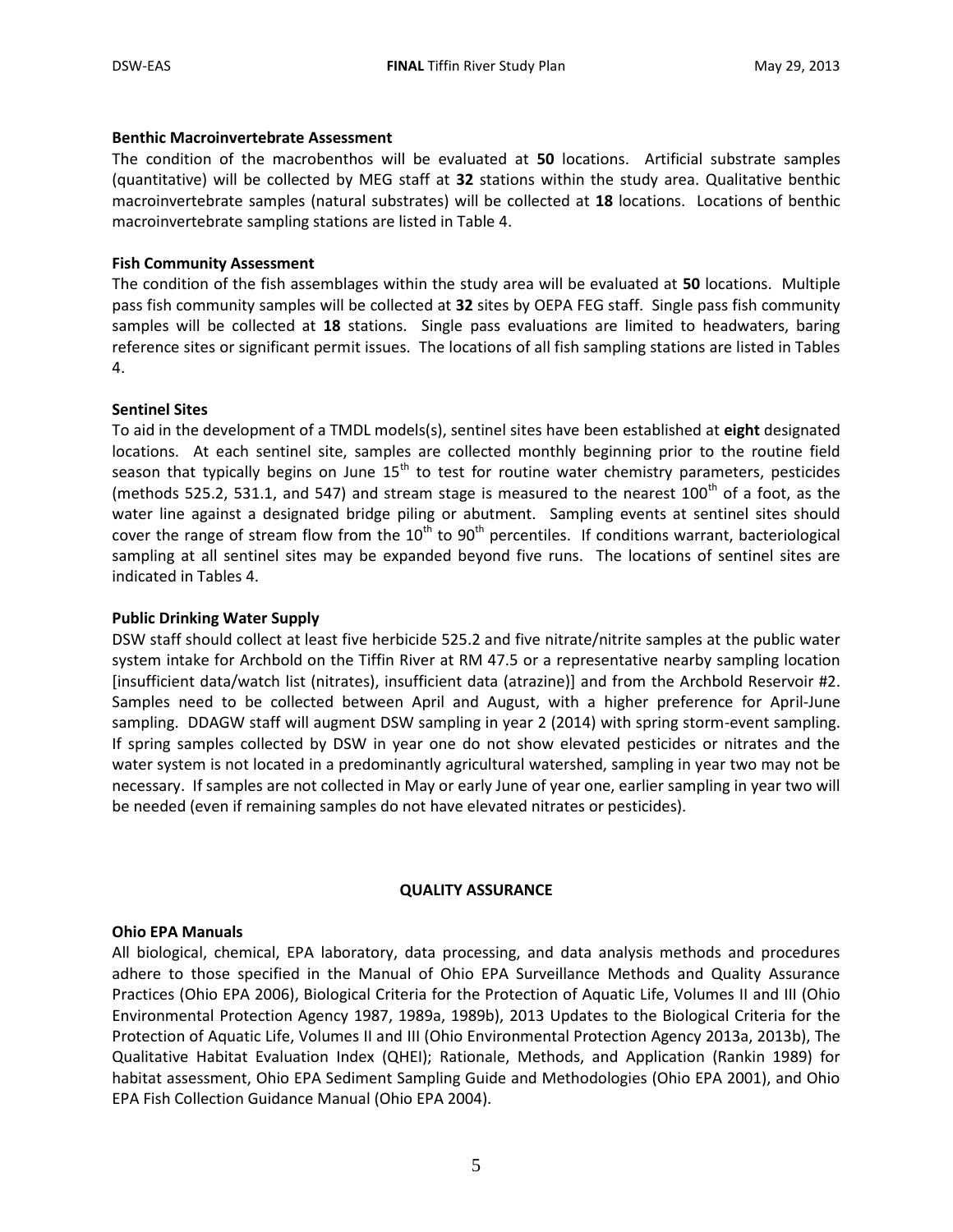#### **Use Attainment**

Attainment/non-attainment of aquatic life uses will be determined by using biological criteria codified in Ohio Administrative Code (OAC) 3745-1-07, Table 7-17. Numerical biological criteria are based on multimetric biological indices including the Index of Biotic Integrity (IBI) and modified Index of Well-Being (MIwb), indices measuring the response of the fish community, and the Invertebrate Community Index (ICI), which indicates the response of the macroinvertebrate community.

Performance expectations for the basic aquatic life uses (Warmwater Habitat [WWH], Exceptional Warmwater Habitat [EWH], and Modified Warmwater Habitat [MWH] were developed using the regional reference site approach (Hughes et al. 1986; Omernik 1987). This fits the practical definition of biological integrity as the biological performance of the natural habitats within a region (Karr and Dudley 1981). Attainment of an aquatic life use is FULL if all three indices (or those available) meet the applicable criteria, PARTIAL if at least one of the indices did not attain and performance did not fall below the fair category, and NON if all indices either fail to attain or any index indicates poor or very poor performance.

Recreational use attainment will be determined using *E. coli* bacteria. *E. coli* is now the primary indicator organism for the potential presence of pathogens in surface water resulting from the presence of untreated human or animal wastes, and is the basis for recreational use water quality criteria in Rule 3745-1-07 of the Ohio Administrative Code (OAC).

#### **Stream Habitat Evaluation**

Physical habitat is evaluated using the Qualitative Habitat Evaluation Index (QHEI) developed by the Ohio EPA for streams and rivers in Ohio (Rankin 1989). Various attributes of the available habitat are scored based on their overall importance to the establishment of viable, diverse aquatic faunas. Evaluations of type and quality of substrate, amount of in-stream cover, channel morphology, extent of riparian canopy, pool and riffle development and quality, and stream gradient are among the metrics used to evaluate the characteristics of a stream segment, not just the characteristics of a single sampling site. As such, individual sites may have much poorer physical habitat due to a localized disturbance yet still support aquatic communities closely resembling those sampled at adjacent sites with better habitat, provided water quality conditions are similar. QHEI scores from hundreds of segments around the state have indicated that values higher than 60 were generally conducive to the establishment of warmwater faunas while those which scored in excess of 75-80 often typify habitat conditions which have the ability to support exceptional faunas.

#### **Biological Community Assessment**

Macroinvertebrates will be collected from artificial substrates and from the natural habitats. Quantitative sampling will be conducted at reference sites and at sites with drainage areas in excess of 20 mi². Qualitative sampling will be conducted in headwater sites with drainages smaller than 20 mi². The artificial substrate collection provides quantitative data and consists of a composite sample of 5 modified Hester-Dendy (HD) multiple-plate samplers colonized for six weeks. At the time of the artificial substrate collection, a qualitative multihabitat composite sample is also collected. This sampling effort consists of an inventory of all observed macroinvertebrate taxa from the natural habitats at each site with no attempt to quantify populations other than notations on the predominance of specific taxa or taxa groups within major macrohabitat types (e.g., riffle, run, pool, and margin). Fish will be sampled at each sampling location with pulsed DC current. Two passes will be conducted at sites larger than 20 mi<sup>2</sup>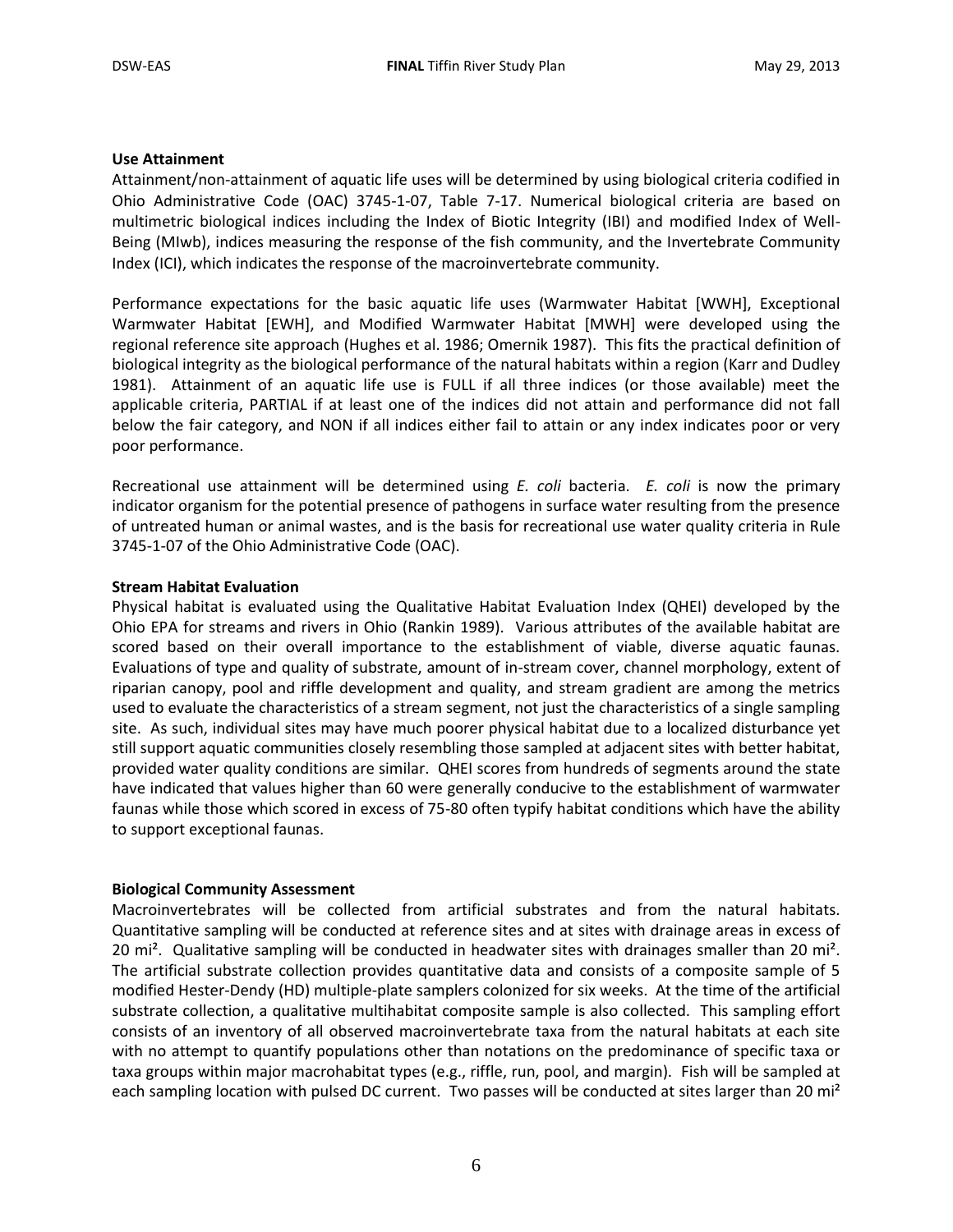and at reference sites. Detailed biological sampling protocols are documented in the Ohio EPA manual Biological Criteria for the Protection of Aquatic Life, Volume III (OEPA 1989b) and 2013 Updates to the Ohio EPA manual Biological Criteria for the Protection of Aquatic Life, Volume III (OEPA 2013b).

#### **Sediment**

Fine grained multi-incremental sediment samples will be collected in the upper 4 inches of bottom material using either decontaminated stainless steel scoops or Ekman dredges. Collected sediment will be placed into appropriate containers, placed on ice (to maintain  $4^{\circ}$ C) and shipped to the Ohio EPA lab. Sampling and decontamination protocols will follow those listed in the Ohio EPA Sediment Sampling Guide and Methodologies, November, 2001.

#### **Surface Water**

Surface water grab samples will be collected from the upper 12 inches of river water into appropriate containers. Collected water will be preserved using appropriate methods, as outlined in Parts II and III of the Manual of Ohio EPA Surveillance Methods and Quality Assurance Practices (Ohio EPA 2006) and shipped overnight via courier to the Ohio EPA lab for analysis. Field measurements of dissolved oxygen, pH, temperature, and conductivity will be made using YSI 556MPS meters along with all grab samples for surface water chemistry. Datasonde<sup>©</sup> continuous recorders will be placed at select locations to evaluate diurnal measurements of dissolved oxygen, pH, temperature, and conductivity.

#### **Bacteria**

Water samples will be collected into appropriate containers, cooled to 4°C, and transported to and submitted to the lab for analysis within 6 hours of collection. All samples will be analyzed for *E. coli* bacteria using U.S.EPA approved methods (STORET Parameter Code 31648).

#### **Field Quality Control Samples**

Five percent of the water samples will be submitted to the lab as field duplicates. One Datasonde® recorder site will have two instruments placed in the river as field duplicates. Field blanks will occur at a minimum of 5 percent of the water samples. Field instruments will be calibrated daily, using manufacturer guidelines and requirements noted in the Manual of Ohio EPA Surveillance Methods and Quality Assurance Practices (Ohio EPA 2006). Matrix spike duplicates will be collected for organic water samples at a minimum of 5 percent.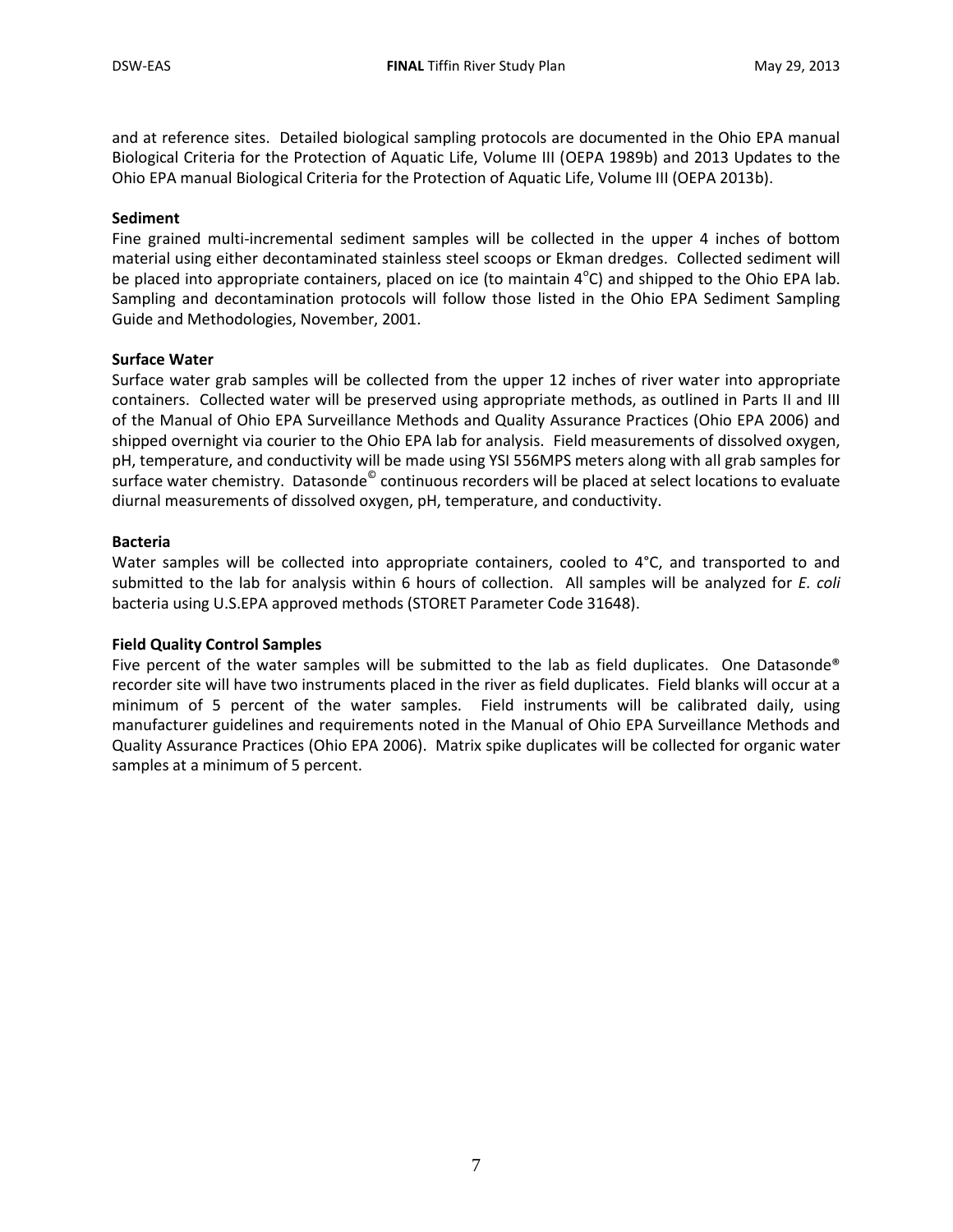# **Field Staff and Other Contacts**

| <b>Ohio EPA-Central Office</b>             | <b>County Wildlife Officers</b>              |
|--------------------------------------------|----------------------------------------------|
| Charles Boucher: (614) 836-8776            |                                              |
| Mike Bolton: (614) 836-8781                | District 2                                   |
| Laura Hughes: (614) 836-8783               | 952 Lima Avenue                              |
| Paul Gledhill: (614) 644-2881              | Findlay, OH 45840                            |
| Sarah Becker: (614) 728-2385               | (419) 424-5000                               |
| Jeff DeShon: (614) 836-8780                |                                              |
| Holly Tucker: (614) 836-8777               | Williams Co.: Thomas Kochert, (419) 429-8396 |
| Beth Risley: (614) 728-2384                | Defiance Co.: Matthew Smith, (419) 429-8381  |
| Chris Skalski: (614) 644-2144              |                                              |
| <b>Ohio EPA-NWDO</b>                       | <b>County Sheriffs</b>                       |
| Dan Glomski: (419) 373-3023                | <b>Williams County</b>                       |
| Ben Smith: (419) 373-3027                  | 218 W Bryan St.                              |
| Chris Riddle: (419) 373-3101               | Bryan, OH 43506                              |
|                                            | (419) 636-3151                               |
|                                            | Defiance County                              |
|                                            | 113 Biede Ave.                               |
|                                            | Defiance, OH 43512                           |
|                                            | (419) 784-1592                               |
|                                            | <b>Fulton County Sheriff</b>                 |
|                                            | 129 Court House Plz, Wauseon, OH             |
|                                            | (419) 335-4010                               |
| <b>Hospitals</b> (see attached maps)       | <b>Police Departments</b>                    |
|                                            | Montpelier                                   |
| <b>Montpelier Hospital</b>                 | 221 Empire St.                               |
| 909 E Snyder St.                           | Montpelier, OH 43543                         |
| Montpelier, OH 43543                       | (419) 485-3121                               |
| (419) 485-3154                             | <b>Bryan Police Department</b>               |
| <b>Bryan Medical Center</b>                | 103 N Beech St, Bryan, OH                    |
| 442 W High St, Bryan, OH                   | (419) 636-4233                               |
| (419) 633-4029                             | <b>Archbold Police Department</b>            |
| <b>Community Hospital-Wellness Center-</b> | 405 E Lutz Rd, Archbold, OH                  |
| <b>Archibold</b>                           | (419) 445-9991                               |
| Archbold, OH                               | Definace City Police Department              |
| (419) 445-4415                             | 113 Biede Ave, Defiance, OH                  |
| Defiance Regional Medical Center           | (419) 784-5050                               |
| 1200 Ralston Ave, Defiance, OH             |                                              |
| (419) 783-6955                             |                                              |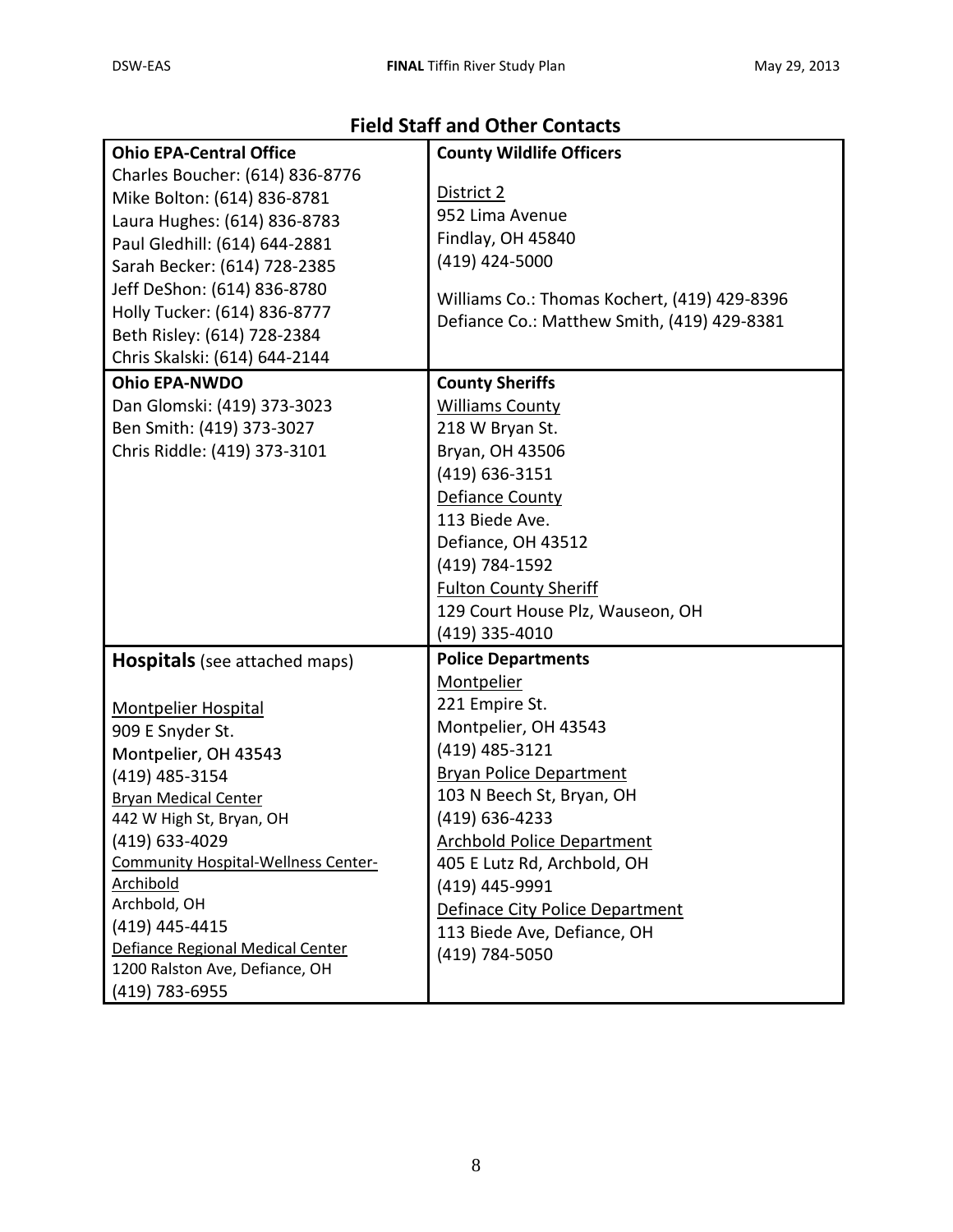| Table 1. Waterbodies and allocated biological sampling effort for each assessment unit (HUC 12) |                |                                     |                                  |  |  |  |  |
|-------------------------------------------------------------------------------------------------|----------------|-------------------------------------|----------------------------------|--|--|--|--|
| <b>HUC 12</b>                                                                                   | <b>Sites</b>   | <b>Comments</b>                     | <b>Waterbodies</b>               |  |  |  |  |
| 041000060201                                                                                    | $\mathbf{0}$   | <b>HUC mostly in Michigan</b>       | <b>Bean Creek</b>                |  |  |  |  |
| 041000060202                                                                                    | $\overline{2}$ |                                     | Bean Creek, Deer Creek           |  |  |  |  |
| 041000060203                                                                                    | $\overline{2}$ |                                     | Old Bean Creek                   |  |  |  |  |
| 041000060204                                                                                    | 4              |                                     | Mill Creek                       |  |  |  |  |
| 041000060205                                                                                    | 1              | All tribs are small.                | <b>Bean Creek</b>                |  |  |  |  |
| 041000060301                                                                                    | $\overline{2}$ |                                     | <b>Tiffin River, Bates Creek</b> |  |  |  |  |
| 041000060302                                                                                    | 1              | All tribs are small.                | Leatherwood Ditch                |  |  |  |  |
| 041000060303                                                                                    | $\overline{2}$ |                                     | Tiffin River, Flat Run           |  |  |  |  |
| 041000060401                                                                                    | $\overline{2}$ |                                     | Lick Creek, Miller Creek         |  |  |  |  |
| 041000060402                                                                                    | 3              |                                     | Lick Creek, Little Lick Creek    |  |  |  |  |
| 041000060403                                                                                    | 2              |                                     | <b>Prairie Creek</b>             |  |  |  |  |
| 041000060404                                                                                    | $\overline{2}$ |                                     | <b>Lick Creek</b>                |  |  |  |  |
| 041000060501                                                                                    | 5              |                                     | <b>Beaver Creek</b>              |  |  |  |  |
| 041000060502                                                                                    | 6              |                                     | Brush Creek, Owl Creek           |  |  |  |  |
| 041000060503                                                                                    | 4              |                                     | <b>Tiffin River</b>              |  |  |  |  |
| 041000060504                                                                                    | $\overline{2}$ | HUC includes part of Tiffin R. LRAU | Coon Creek, Doty Run             |  |  |  |  |
| 041000060601                                                                                    | 2              |                                     | Lost Creek                       |  |  |  |  |
| 041000060602                                                                                    | 3              |                                     | Mud Creek, Dry Creek             |  |  |  |  |
| 041000060603                                                                                    | $\overline{2}$ |                                     | Webb Run                         |  |  |  |  |
| 041000060604                                                                                    | $\mathbf{1}$   | HUC includes part of Tiffin R. LRAU | <b>Buckskin Creek</b>            |  |  |  |  |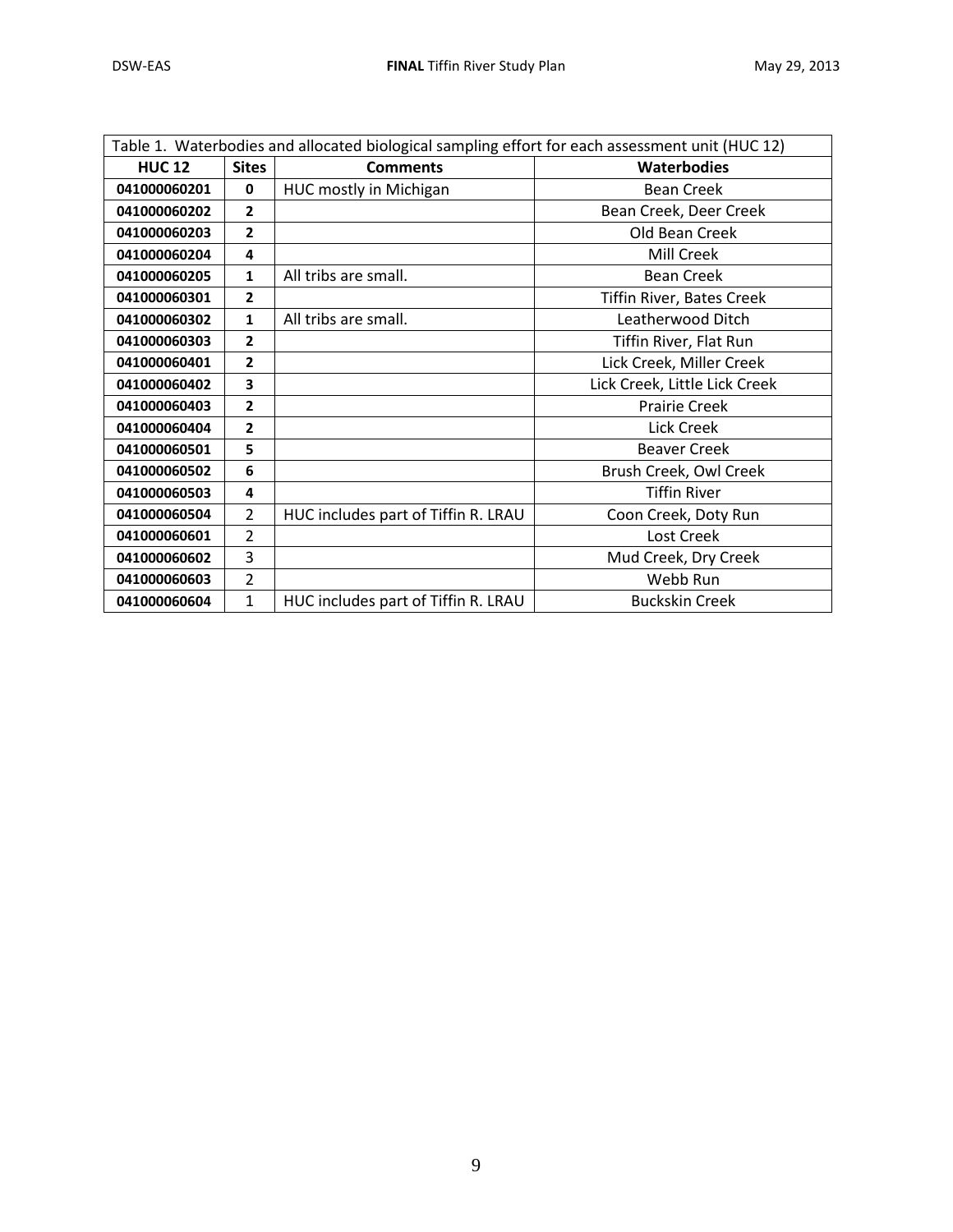Н

|  |                             |  |  |  |  | Table 2. Facilities regulated by an Individual NPDES permit in the Tiffin River Watershed |
|--|-----------------------------|--|--|--|--|-------------------------------------------------------------------------------------------|
|  | Assessment Unit (04100006). |  |  |  |  |                                                                                           |

| <b>Facility Name</b>                                 | <b>Ohio EPA</b><br><b>Permit No.</b> | <b>Receiving</b><br><b>Stream</b>      | <b>River</b><br><b>Mile</b> | <b>Wastewater Type and</b><br><b>Treatment System</b> |
|------------------------------------------------------|--------------------------------------|----------------------------------------|-----------------------------|-------------------------------------------------------|
| <b>BP Amoco Oil</b><br>Corp Bulk Plant<br>Bryan      | 2IN00177                             | Storm Sewer to<br><b>Prairie Creek</b> |                             | <b>Storm Water Sedimentation</b><br><b>Basin</b>      |
| Bryan Metal -<br>Global<br>Suspension<br>Systems     | 2IC00039                             | <b>Storm Sewer to Ditch</b><br>40      |                             | Noncontact cooling water                              |
| Bryan WTP                                            | 2IY00002                             | Storm Sewer to<br><b>Prairie Creek</b> | 0.9                         | Filter backwash water                                 |
| Bryan WWTP                                           | 2PD00018                             | Prairie Creek / Pigeon<br>Run          | 11.0                        | 3.14 MGD Activated Sludge                             |
| <b>Durham Estates</b><br><b>WWTP</b>                 | 2PG00085                             | <b>UT Lick Creek</b>                   |                             | 0.02 MGD Activated Sludge                             |
| <b>Hickory Hills</b><br><b>Subsewer District</b>     | 2PG00084                             | <b>UT Owl Creek</b>                    |                             | 5500 GPD Activated Sludge                             |
| <b>Hillside Nursing</b><br>Home                      | 2PG00086                             | <b>Beaver Creek</b>                    | 15.4                        | 0.042 MGD Sand Filter                                 |
| Kunkle<br>Schoolhouse                                | 2PR00129                             | UT West Fork Mill<br>Creek             |                             | 7100 GPD Package Plant                                |
| Lakeland Woods                                       | 2PG00087                             | <b>Beaver Creek</b>                    | 4.65                        | 0.03 MGD Activated Sludge,<br>sand filter             |
| Manufactured<br>Housing<br>Enterprises               | 2PR00141                             | Little Lick Creek                      |                             | 6000 GPD Lagoon System                                |
| <b>Norlick Place</b>                                 | 2PG00067                             | Lick Creek                             | 21.76                       | 0.048 MGD Activated Sludge                            |
| Ohio Turnpike<br>Commission<br>Kunkle<br>Maintenance | 2PP00047                             | <b>UT Beaver Creek</b>                 |                             | 1500 GPD Package Plant                                |
| Spangler Candy<br>Company                            | 21H00107                             | Storm Sewer to Ditch<br>40             |                             | Noncontact cooling water                              |
| Springfield Dairy<br>LLC                             | 21K00041                             | <b>UT Prairie Creek</b>                |                             | Storm Water, manure<br>discharge to fields            |
| Stryker WWTP                                         | 2PB00009                             | <b>UT Tiffin River</b>                 | 0.28,<br>32.65              | 0.350 MGD Aerated Lagoon<br>System                    |
| <b>Altenloh Brinck</b><br>Co., AKA Tru Fast<br>LLC   | 2PR00105                             | UT Little Lick Creek                   | 2.2                         | 8000 GPD Package Plant                                |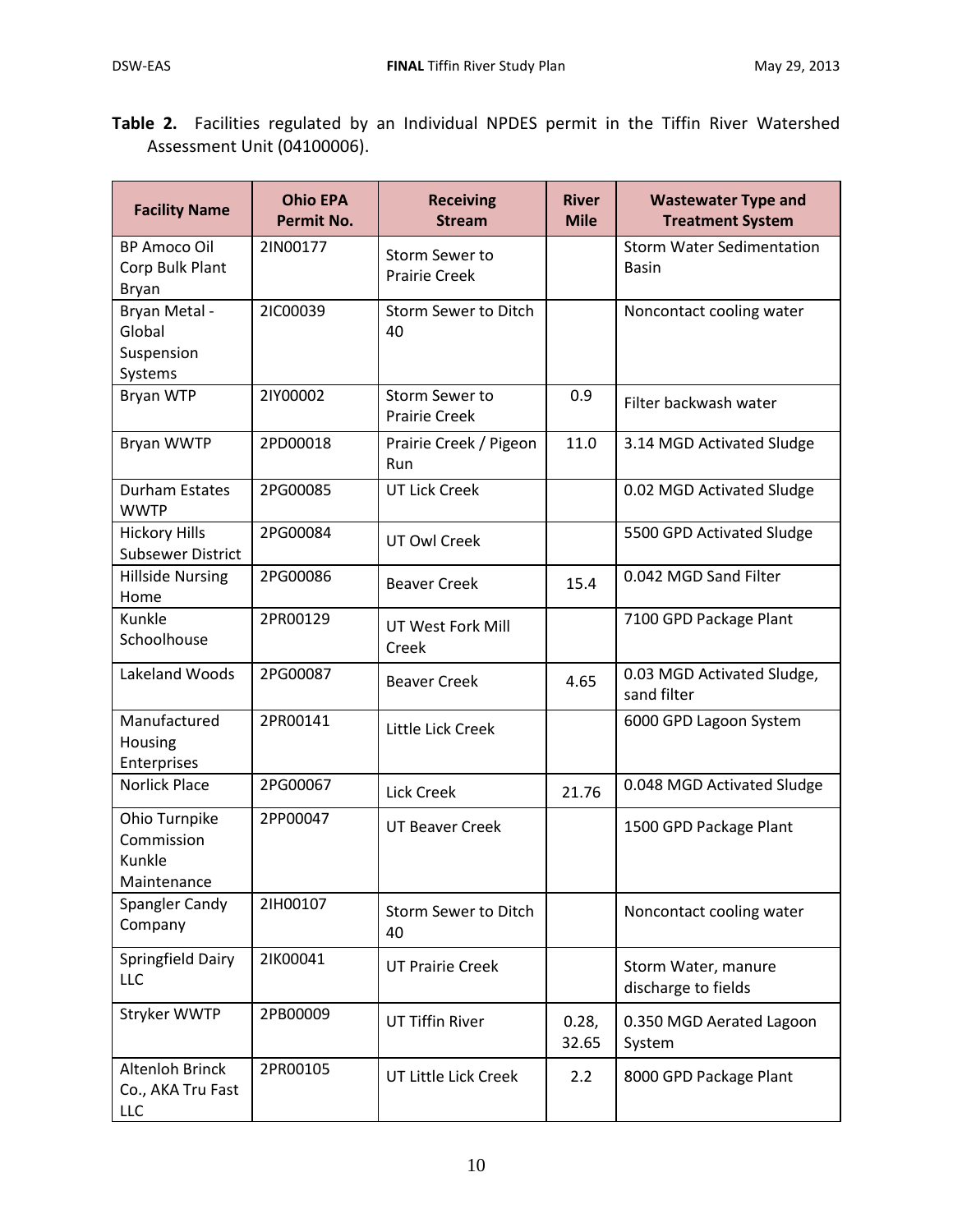| <b>Facility Name</b>                                      | <b>Ohio EPA</b><br><b>Permit No.</b> | <b>Receiving</b><br><b>Stream</b> | <b>River</b><br><b>Mile</b> | <b>Wastewater Type and</b><br><b>Treatment System</b> |
|-----------------------------------------------------------|--------------------------------------|-----------------------------------|-----------------------------|-------------------------------------------------------|
| <b>West Unity STP</b>                                     | 2PB00021                             | <b>Walnut Run</b>                 | 3.75                        | 0.325 MGD Activated Sludge                            |
| Williams Co S.<br><b>Central Sewer</b><br><b>District</b> | 2PH00018                             | <b>Miller Creek</b>               | 1.8                         | 0.127 MGD Stabilization Pond                          |
| <b>Williams County</b><br>Landfill                        | 2IN00124                             | <b>Lick Creek</b>                 |                             | 4 Storm Water outfalls from<br>sedimentation ponds    |
| <b>Evansport WWTP</b>                                     | 2PG00055                             | <b>Tiffin River</b>               | 20.04                       | 0.050 MGD Activated Sludge                            |
| Evergreen Lane<br><b>Office Complex</b>                   | 2PG00052                             | <b>Tiffin River</b>               | 7.3                         | 0.015 MGD Activated Sludge                            |
| Garden Ridge<br>Nursery                                   | 2IN00204                             | <b>Behrens Ditch</b>              |                             | Sand and Trickling Filter<br>treated water            |
| Ney WTP                                                   | 2IV00112                             | Little Lick Creek                 | 2.99                        | 5000 GPD sand filtration<br>backwash water            |
| Ney WWTP<br>Lagoon                                        | 2PA00095                             | <b>Lick Creek</b>                 | 10.5                        | 0.041 MGD Stabilization Pond                          |
| Northeastern<br>Local Schools -<br>Tinora                 | 2PT00018                             | <b>UT Mattock Ditch</b>           |                             | 0.022 MGD Extended<br>Aeration with sand filters      |
| Park Place MHP                                            | 2PY00065                             | <b>UT Tiffin River</b>            | 1.03                        | 0.0125 MGD Sand Filtration                            |
| Vander Made<br>Dairy LLC                                  | 21K00021                             | <b>UT Dry Creek</b>               | 4.66                        | Storm Water, manure<br>discharge to fields            |
| Archbold WWTP                                             | 2PB00017                             | <b>Brush Creek</b>                | 13.95                       | 2.5 MGD Contact Stabilization                         |
| Fayette WWTP                                              | 2PB00045                             | UT Deer Creek                     | 0.25                        | 0.26 MGD Lagoon System -<br>controlled discharge      |
| <b>Harrison Lake</b><br><b>State Park</b>                 | 2PP00001                             | Mill Creek                        | 4.92                        | 0.040 MGD Package Plant -<br>sand filtration          |
| Pettisville WWTP                                          | 2PG00014                             | <b>UT Brush Creek</b>             | 2.0                         | 0.116 MGD Lagoon System -<br>controlled discharge     |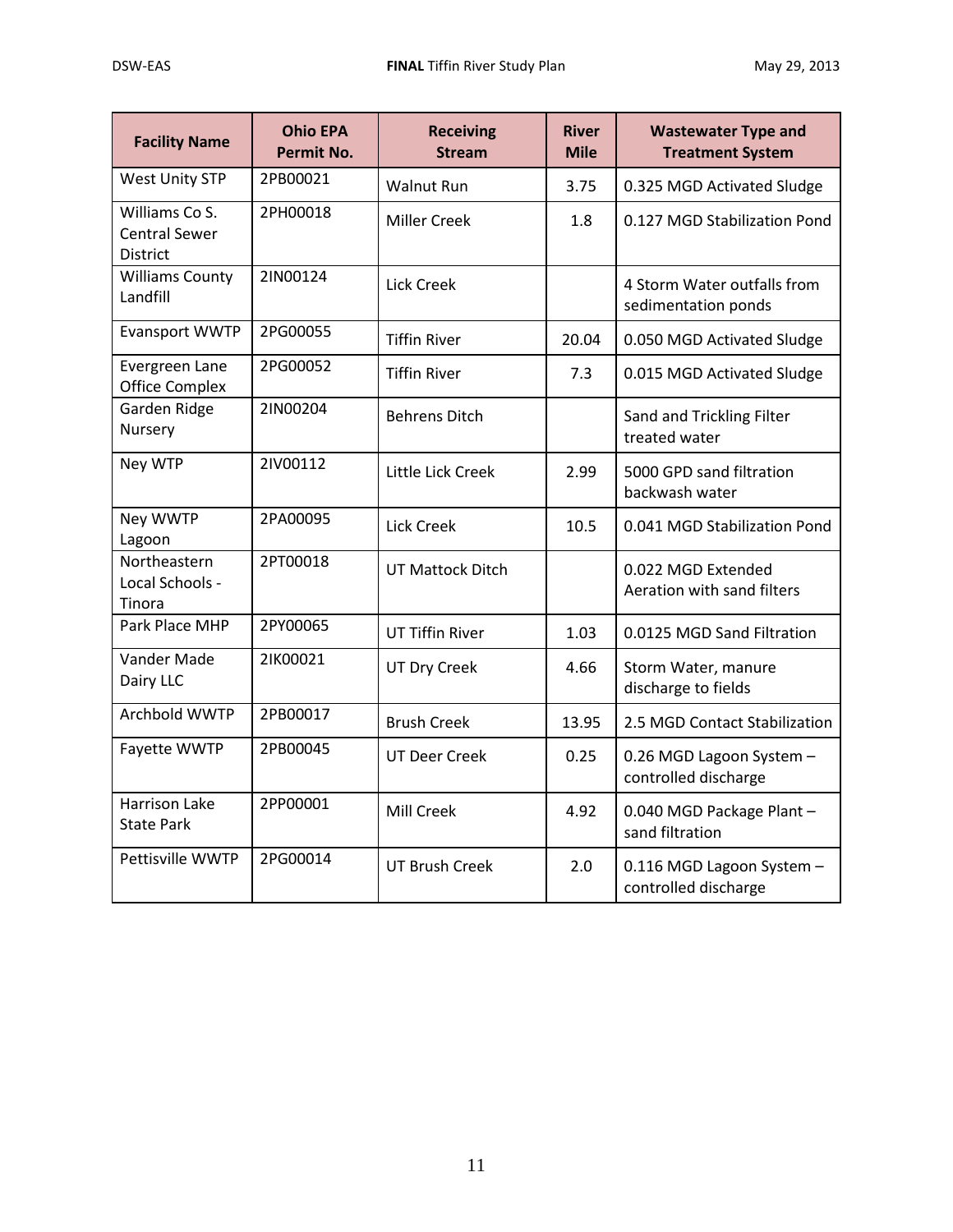| Table 3. Ohio EPA laboratory and field sampling load for the 2013 Tiffin River survey. Total number |                          |                |                          |                          |  |  |  |  |  |  |
|-----------------------------------------------------------------------------------------------------|--------------------------|----------------|--------------------------|--------------------------|--|--|--|--|--|--|
| of water column analytes does not include field parameters.                                         |                          |                |                          |                          |  |  |  |  |  |  |
| Sample Type                                                                                         | No. of Lab               | No.            | <b>Passes</b>            | <b>Total</b>             |  |  |  |  |  |  |
|                                                                                                     | <b>Parameters</b>        | <b>Sites</b>   |                          | Samples/Parameters       |  |  |  |  |  |  |
| <b>Conventional Water Quality (total)</b>                                                           | 31                       | 50             | 6                        | 300/9300                 |  |  |  |  |  |  |
| Pathogen (E. coli)                                                                                  |                          | 33             | 5                        | 165                      |  |  |  |  |  |  |
| <b>Chlorophyll-a (benthic and sestonic)</b>                                                         | $\mathbf{1}$             | 20             | $\mathbf{1}$             | 20/40                    |  |  |  |  |  |  |
| <b>Water Column Organics</b>                                                                        |                          |                |                          |                          |  |  |  |  |  |  |
| <b>BNA</b>                                                                                          |                          | $\overline{2}$ | $\mathbf{1}$             | $2/-$                    |  |  |  |  |  |  |
| Herbicides (including Atrazine)                                                                     | $\overline{\phantom{a}}$ | $\mathbf{1}$   | 5                        | $5/-$                    |  |  |  |  |  |  |
| Datasonde <sup>®</sup>                                                                              | $\overline{\phantom{0}}$ | 20             | $\mathbf{1}$             | $20/-$                   |  |  |  |  |  |  |
| <b>Sediment</b>                                                                                     | —                        | 7              | $\mathbf{1}$             | $-/-$                    |  |  |  |  |  |  |
| <b>Sediment Metals</b>                                                                              | $\overline{7}$           | $\overline{7}$ | $\mathbf{1}$             | 7/49                     |  |  |  |  |  |  |
| <b>Sediment Organics (BNA)</b>                                                                      |                          | $\overline{7}$ | $\mathbf{1}$             | $7/-$                    |  |  |  |  |  |  |
| % solids, T-org. C, T-P                                                                             | 3                        | $\overline{7}$ | $\mathbf{1}$             | 7/21                     |  |  |  |  |  |  |
| <b>Fish Tissue</b>                                                                                  |                          |                |                          |                          |  |  |  |  |  |  |
| Metals, including Hg                                                                                | 5                        | 6              | $\mathbf{1}$             | 6/30                     |  |  |  |  |  |  |
| PCPs, pesticides, % lipids                                                                          |                          | 6              | 1                        | $6/-$                    |  |  |  |  |  |  |
| Lake                                                                                                |                          | $\mathbf{1}$   |                          |                          |  |  |  |  |  |  |
| <b>Conventional Water Quality</b>                                                                   | 33                       | $\mathbf{1}$   | 5                        | 10/330                   |  |  |  |  |  |  |
| Pathogen (E. coli)                                                                                  | $\mathbf{1}$             | $\mathbf{1}$   | 5                        | 5/5                      |  |  |  |  |  |  |
| Herbicides (including Atrazine)                                                                     |                          | $\mathbf{1}$   | 5                        | $5/-$                    |  |  |  |  |  |  |
| Microcystins                                                                                        | $\mathbf{1}$             | $\mathbf{1}$   | $0 - 5$                  | $0 - 5/0 - 5$            |  |  |  |  |  |  |
| Chlorophyll-a                                                                                       | $\mathbf{1}$             | $\mathbf{1}$   | 5                        | 5/5                      |  |  |  |  |  |  |
| <b>Fish Stations (total)</b>                                                                        |                          | 50             | $1 - 2$                  | $82/-$                   |  |  |  |  |  |  |
| 2x                                                                                                  |                          | 32             | 2                        | $64/-$                   |  |  |  |  |  |  |
| 1x                                                                                                  |                          | 18             | $\mathbf{1}$             | 18/                      |  |  |  |  |  |  |
| Macrobenthos (total)                                                                                |                          | 50             | $\overline{\phantom{a}}$ | $\overline{\phantom{a}}$ |  |  |  |  |  |  |
| Quantitative (Hester Dendy)                                                                         |                          | 32             |                          | $\overline{\phantom{0}}$ |  |  |  |  |  |  |
| Qualitative (Natural Substrates)                                                                    |                          | 18             | $\overline{\phantom{m}}$ | $\overline{\phantom{a}}$ |  |  |  |  |  |  |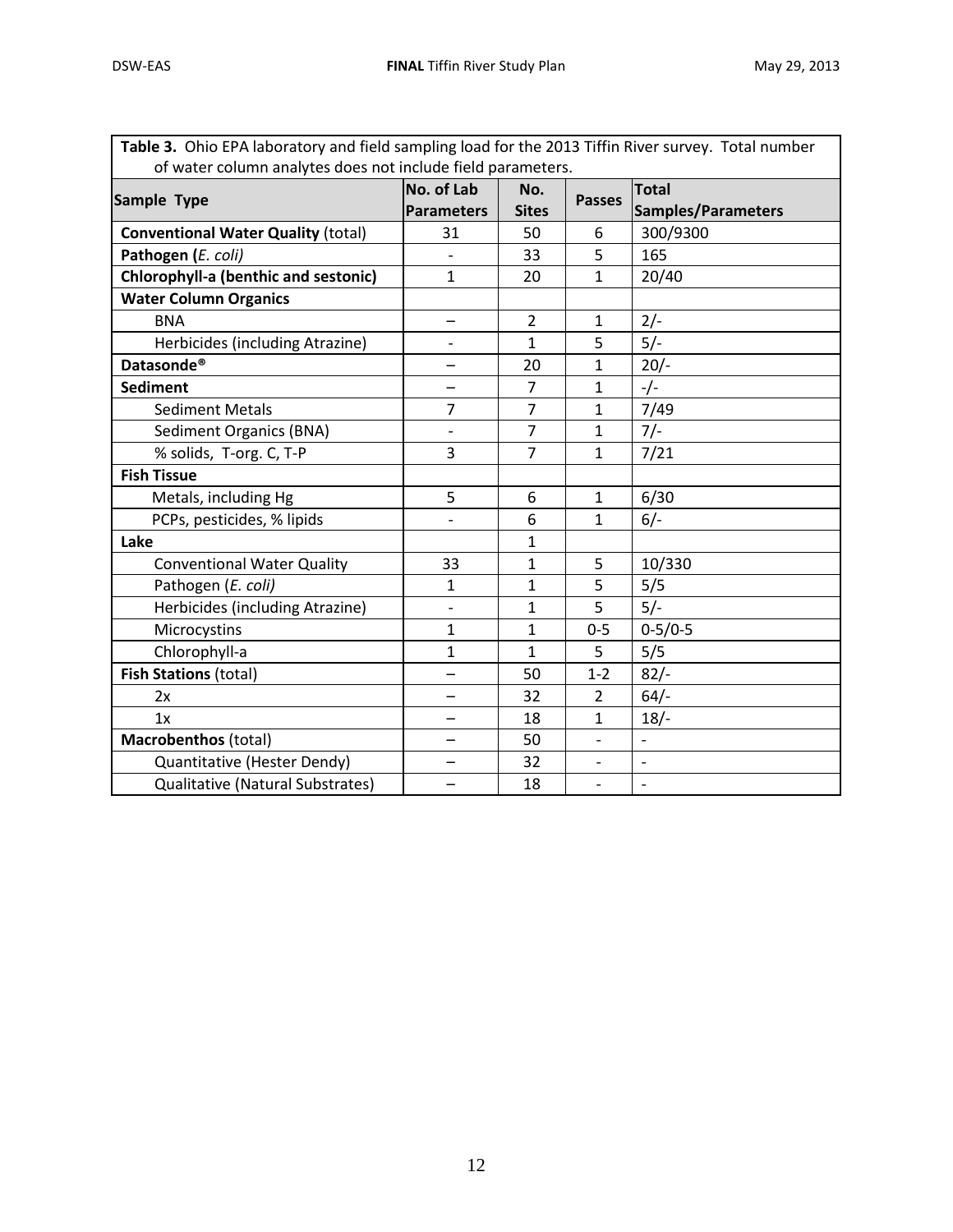**Table 4.** Tiffin River basin sampling stations, 2013. Sampling types: F=fish collection (X1 if drainage area < 20 mi<sup>2</sup> and 2X if over), M=macroinvertebrate collection (qualitative sample only if drainage area < 20 mi<sup>2</sup> and quantivative sample if over), C=water chemistry sample, <sup>SS</sup>=sentinel site, O=water column organics, B=bacteria sampling, S=sediment sample, D=DataSonde® continuous monitors, N=algae sample to calculate the Trophic Index Criterion, T=fish tissue sampling, W=public water supply intake sampling.

|                                                                            | <b>Station</b> | <b>Stream</b>       | <b>River</b> | <b>Drain</b><br>Area |                                  | <b>HUC</b> | Lat.                      | <b>USGS</b>       |
|----------------------------------------------------------------------------|----------------|---------------------|--------------|----------------------|----------------------------------|------------|---------------------------|-------------------|
| <b>Stream Location</b>                                                     | Code           | code                | <b>Mile</b>  | (m <sup>2</sup> )    | <b>Sampling Type</b>             | 12         | Long.                     | 7.5'Quad.         |
| <b>Tiffin River</b><br>at TR G                                             | P07K06         | 04-600-<br>000      | 47.54        | 337                  | $F, M, C^{SS}, B, S, D, N, T, W$ | 0301       | 41.572800<br>-84.337200   | Archbold          |
| <b>Tiffin River</b><br>at CR I-25                                          | 302205         | 04-600-<br>000      | 41.14        | 374                  | F, M, C, B, D, N                 | 0303       | 41.546853<br>-84.391036   | <b>West Unity</b> |
| <b>Tiffin River</b><br>ust. Stryker<br>at SR 191                           | P07K03         | 04-600-<br>000      | 35.28        | 407                  | F, M, C, B, S, T                 | 0503       | 41.509878<br>$-84.428745$ | West Unity        |
| <b>Tiffin River</b><br>W. of STRYKER<br>at CR F (Curtis St.)               | 300020         | 04-600-<br>000      | 33.95        | 412                  | $F, M, C^{SS}, D, N$             | 0503       | 41.500000<br>$-84.430100$ | Evensport         |
| <b>Tiffin River</b><br>SW. OF STRYKER<br>at SR 34/2                        | P07S08         | $04 - 600 -$<br>000 | 30.97        | 418                  | B                                | 0503       | 41.478600<br>$-84.441100$ | Evansport         |
| <b>Tiffin River</b><br>dst. Stryker<br>at CR C                             | P07S07         | 04-600-<br>000      | 26.17        | 421                  | F, M, C, O, B, S, D, N, T        | 0503       | 41.456400<br>$-84.420800$ | Evansport         |
| <b>Tiffin River</b><br>at CR 22A, dst.<br>Evansport WWTP,<br>ust Brush Cr. | 302206         | 04-600-<br>000      | 19.72        | 476                  | F, M, C, B, D, N                 | 0503       | 41.431436<br>$-84.401222$ | Evansport         |
| <b>Tiffin River</b><br>S. of Evansport<br>at STEVER RD.                    | P07K01         | 04-600-<br>000      | 14.00        | 562                  | F, M, C                          | 0504       | 41.388100<br>$-84.396100$ | Evansport         |
| <b>Tiffin River</b><br>at Evansport Rd.<br>(lower crossing)                | P07S05         | 04-600-<br>000      | 7.09         | 736                  | F, M, C, S                       | 0604       | 41.346400<br>$-84.418900$ | Defiance<br>West  |
| <b>Webb Run</b><br>Dst. Garden Ridge<br>Nursery<br>at Flory Rd.            | 302204         | 04-602-<br>000      | 2.98         | 9.3                  | F, M, C, B                       | 0603       | 41.340589<br>-84.394536   | Defiance<br>West  |
| <b>Webb Run</b><br>NEAR MOUTH,<br>needs access                             | P07K09         | 04-602-<br>000      | 0.40         | 20.0                 | F, M, C                          | 0603       | 41.317800<br>-84.390800   | Defiance<br>West  |
| <b>BUCKSKIN CREEK</b><br>at SR 15                                          | P07K11         | 04-604-<br>000      | 1.20         | 6.1                  | F, M, C, B                       | 0604       | 41.324610<br>-84.418459   | Defiance<br>West  |
| <b>MUD CREEK</b><br>at COY RD.                                             | P07W17         | 04-605-<br>000      | 10.10        | 47.3                 | F, M, C                          | 0602       | 41.334200<br>$-84.544400$ | Sherwood          |
| <b>MUD CREEK</b><br>at TRINITY RD.                                         | P07S04         | 04-605-<br>000      | 1.50         | 58.0                 | $F, M, C^{SS}, B, D, N, T$       | 0602       | 41.350300<br>$-84.438100$ | Defiance<br>West  |
| <b>Dry Creek</b><br>dst. Farmer and<br>dairy, at (CR 124)                  | 302202         | 04-608-<br>000      | 3.75         | 11                   | F, M, C, B                       | 0602       | 41.355075<br>-84.592292   | Sherwood          |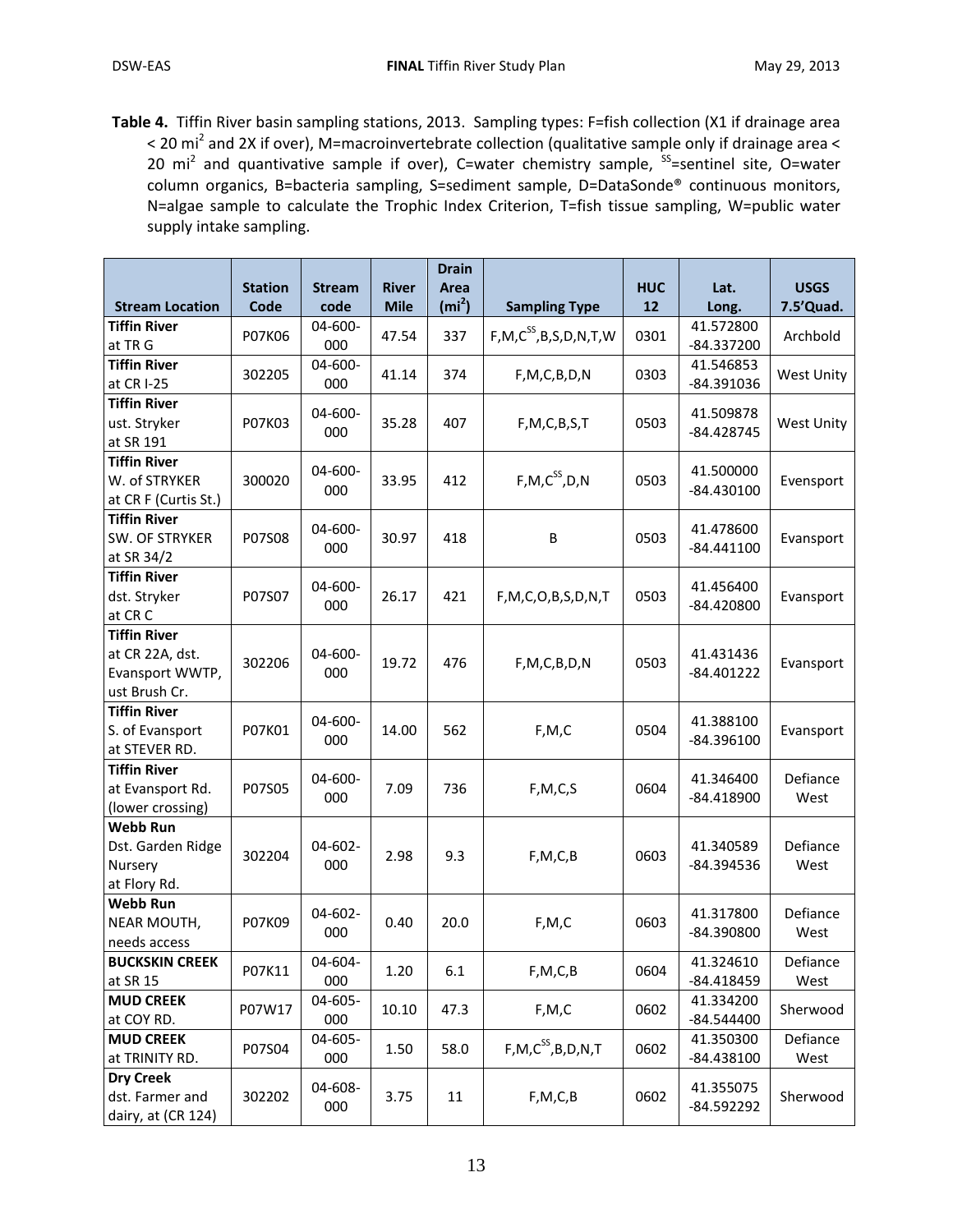|                                     |                        |                       |                             | <b>Drain</b>              |                            |                  |               |                          |
|-------------------------------------|------------------------|-----------------------|-----------------------------|---------------------------|----------------------------|------------------|---------------|--------------------------|
| <b>Stream Location</b>              | <b>Station</b><br>Code | <b>Stream</b><br>code | <b>River</b><br><b>Mile</b> | Area<br>(m <sup>2</sup> ) | <b>Sampling Type</b>       | <b>HUC</b><br>12 | Lat.<br>Long. | <b>USGS</b><br>7.5'Quad. |
| Openlander Rd.                      |                        |                       |                             |                           |                            |                  |               |                          |
| <b>LOST CREEK</b>                   |                        | 04-606-               |                             |                           |                            |                  | 41.368600     | Mark                     |
| at SEEVERS RD.                      | P07W19                 | 000                   | 8.97                        | 14.4                      | F, M, C                    | 0601             | $-84.684200$  | Center                   |
| <b>LOST CREEK</b>                   |                        | 04-606-               |                             |                           |                            |                  | 41.334200     |                          |
| at BEHNFELDT RD.                    | P07W18                 | 000                   | 1.41                        | 25.6                      | F, M, C, B, D, N           | 0601             | $-84.575800$  | Sherwood                 |
| <b>LICK CREEK</b>                   |                        | 04-609-               |                             |                           |                            |                  | 41.486534     |                          |
| at CR 13                            | P07W20                 | 000                   | 21.77                       | 6.2                       | F, M, C                    | 0401             | -84.573998    | Bryan                    |
| <b>LICK CREEK</b>                   |                        | 04-609-               |                             |                           |                            |                  | 41.445300     |                          |
| ust. Ney, at CR 13                  | P07K13                 | 000                   | 17.66                       | 30.0                      | F, M, C, D, N              | 0402             | $-84.572800$  | Bryan                    |
| <b>LICK CREEK</b>                   |                        |                       |                             |                           |                            |                  |               |                          |
| dst. Ney WWTP                       | P07S36                 | 04-609-               | 10.05                       | 58.5                      |                            | 0404             | 41.380800     | Bryan                    |
| at THE BEND RD.                     |                        | 000                   |                             |                           | F, M, C, B, D, N           |                  | $-84.516400$  |                          |
| <b>LICK CREEK</b>                   |                        | 04-609-               |                             |                           |                            |                  | 41.368900     | Defiance                 |
| at TRINITY RD.                      | 500310                 | 000                   | 1.23                        | 105                       | $F, M, C^{SS}, B, D, N, T$ | 0404             | -84.438300    | West                     |
| <b>MILLER CREEK</b>                 |                        |                       |                             |                           |                            |                  |               |                          |
| Dst. WWTP                           | P07K17                 | 04-612-               | 0.50                        | 20.9                      | F, M, C, B, D, N           | 0401             | 41.471400     |                          |
|                                     |                        | 000                   |                             |                           |                            |                  | $-84.586400$  | Bryan                    |
| adj. CR 309<br><b>L. LICK CREEK</b> |                        | $04 - 611 -$          |                             |                           |                            |                  | 41.408300     |                          |
| at BEHNFELDT RD.                    | P07W22                 | 000                   | 4.97                        | 7.5                       | F, M, C                    | 0402             | $-84.573600$  | Bryan                    |
| <b>L. LICK CREEK</b>                |                        | $04 - 611 -$          |                             |                           |                            |                  | 41.378300     |                          |
| ust. Ney, ust. RR                   | P07S41                 | 000                   | 0.80                        | 23.3                      | F, M, C, B, D, N           | 0402             | $-84.526700$  | Bryan                    |
| <b>PRAIRIE CREEK</b>                |                        |                       |                             |                           |                            |                  |               |                          |
| dst. Bryan WWTP,                    | P07S13                 | 04-609-               | 9.80                        | 9.8                       | F, M, C, O, B, S, D, N     | 0403             | 41.456100     | Bryan                    |
| adj. TR 183                         |                        | 001                   |                             |                           |                            |                  | -84.508600    |                          |
| <b>PRAIRIE CREEK</b>                |                        |                       |                             |                           |                            |                  |               |                          |
| at Flickinger Rd.                   | P07W12                 | 04-609-               | 3.40                        | 26.0                      | F, M, C, B                 | 0403             | 41.398800     | Evansport                |
| (lower crossing)                    |                        | 001                   |                             |                           |                            |                  | -84.478300    |                          |
| <b>BRUSH CREEK</b>                  |                        |                       |                             |                           |                            |                  |               |                          |
| ust. Archbold, at                   |                        | 04-614-               |                             |                           |                            |                  | 41.543300     |                          |
| Archbold Lutz Rd.                   | P07S22                 | 000                   | 19.06                       | 19.7                      | F, M, C, B, D, N           | 0502             | $-84.264400$  | Archbold                 |
| (CR D)                              |                        |                       |                             |                           |                            |                  |               |                          |
| <b>BRUSH CREEK</b>                  |                        |                       |                             |                           |                            |                  |               |                          |
| dst. Archbold                       | P07S20                 | 04-614-               | 13.28                       | 34.6                      | F, M, C, B, S, D, N        | 0502             | 41.498300     | Ridgeville               |
| WWTP, at TR 24                      |                        | 000                   |                             |                           |                            |                  | -84.325600    | Corners                  |
| <b>BRUSH CREEK</b>                  |                        | 04-614-               |                             |                           |                            |                  | 41.467200     | Ridgeville               |
| at CR 24.25                         | P07W29                 | 000                   | 9.11                        | 54.0                      | F, M, C                    | 0502             | -84.356700    | Corners                  |
| <b>BRUSH CREEK</b>                  |                        |                       |                             |                           |                            |                  |               | Ridgeville               |
| at CR C                             | P07K19                 | 04-614-               | 5.76                        | 62.0                      | F, M, C                    | 0502             | 41.456400     | Corners /                |
|                                     |                        | 000                   |                             |                           |                            |                  | $-84.374700$  | Evansport                |
| <b>BRUSH CREEK</b>                  |                        | 04-614-               |                             |                           |                            |                  | 41.433300     |                          |
| at CR 22-60                         | P07W15                 | 000                   | 1.05                        | 65.0                      | $F, M, C^{SS}, B, D, N, T$ | 0502             | -84.390000    | Evansport                |
| <b>OWL CREEK</b>                    | P07S03                 | 04-615-               | 0.07                        |                           | F, M, C                    |                  | 41.466400     | Ridgeville               |
| at CR 25                            |                        | 000                   |                             | 10.3                      |                            | 0502             | $-84.342200$  | Corners                  |
| <b>COON CREEK</b>                   |                        | 04-616-               |                             |                           |                            |                  | 41.429200     |                          |
| @ CO. RD. 23                        | P07K24                 | 000                   | 0.62                        | 9.3                       | F, M, C, B                 | 0504             | -84.379200    | Evansport                |
| <b>Doty Run</b>                     | 302201                 | 04-613-               | 0.63                        | 5.3                       | F, M, C                    | 0504             | 41.381325     | Evansport                |
| at Evansport Rd.                    |                        | 000                   |                             |                           |                            |                  | $-84.417186$  |                          |
| <b>BEAVER CREEK</b>                 | P07P17                 | 04-617-               | 17.12                       | 14.9                      | F, M, C                    | 0501             | 41.572200     | West Unity               |
| @ CO. RD. K                         |                        | 000                   |                             |                           |                            |                  | -84.497500    |                          |
| <b>BEAVER CREEK</b>                 | P07K25                 | 04-617-               | 12.66                       | 29.5                      | F, M, C, B                 | 0501             | 41.537800     | Montpelier               |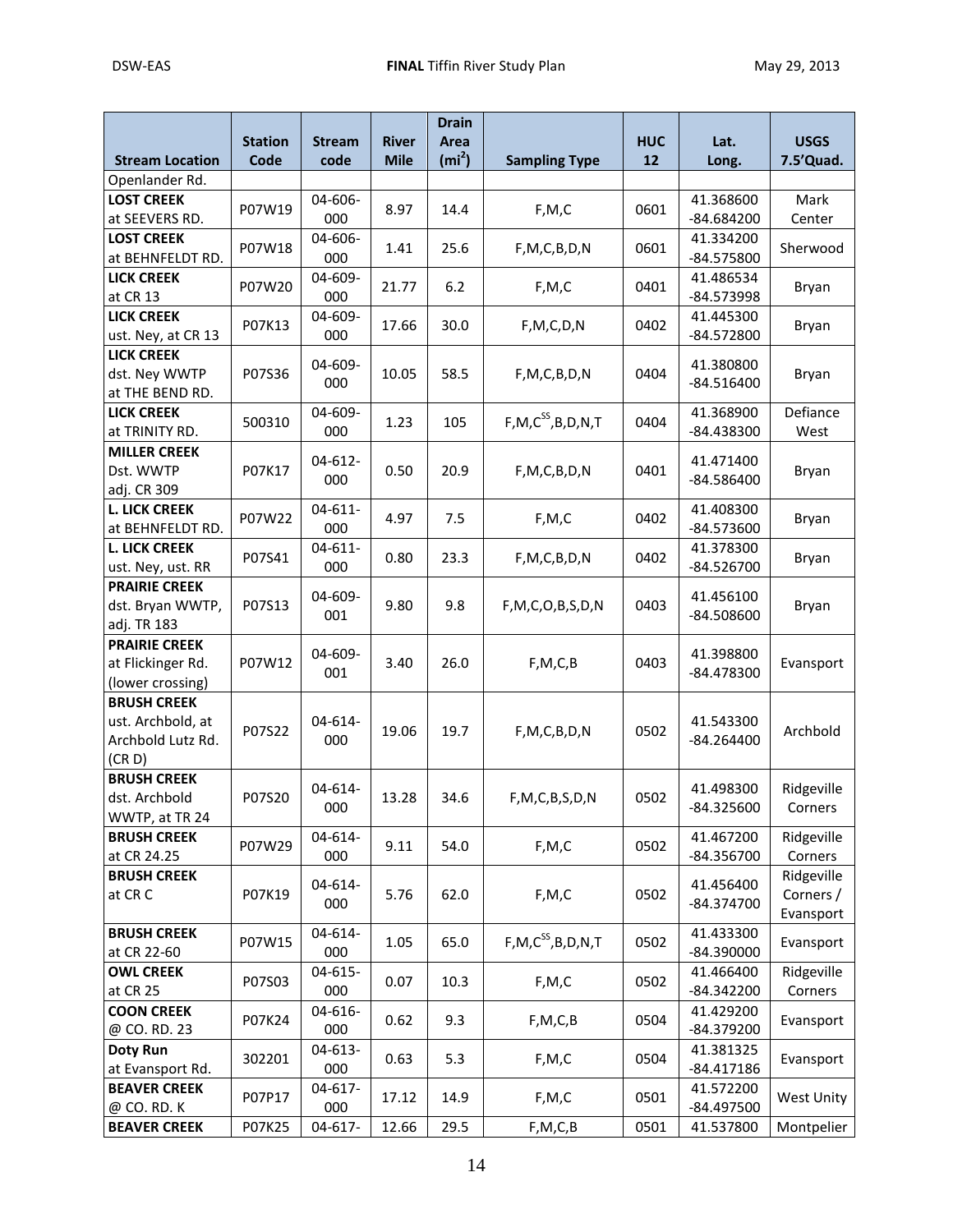|                        |                |                |              | <b>Drain</b>      |                         |            |              |             |  |  |  |  |  |            |
|------------------------|----------------|----------------|--------------|-------------------|-------------------------|------------|--------------|-------------|--|--|--|--|--|------------|
|                        | <b>Station</b> | <b>Stream</b>  | <b>River</b> | Area              |                         | <b>HUC</b> | Lat.         | <b>USGS</b> |  |  |  |  |  |            |
| <b>Stream Location</b> | Code           | code           | <b>Mile</b>  | (m <sup>2</sup> ) | <b>Sampling Type</b>    | 12         | Long.        | 7.5'Quad.   |  |  |  |  |  |            |
| Ust Pulaski            |                | 000            |              |                   |                         |            | -84.515300   |             |  |  |  |  |  |            |
| @ CO. RD. 16           |                |                |              |                   |                         |            |              |             |  |  |  |  |  |            |
| <b>BEAVER CREEK</b>    |                | $04 - 617 -$   |              |                   |                         |            | 41.491100    |             |  |  |  |  |  |            |
| dst. Pulaski           | P07P14         | 000            | 7.52         | 36.0              | F, M, C, B              | 0501       | $-84.514700$ | Bryan       |  |  |  |  |  |            |
| @ U.S. RT. 127         |                |                |              |                   |                         |            |              |             |  |  |  |  |  |            |
| <b>BEAVER CREEK</b>    | P07S01         | $04 - 617 -$   |              | 41.0              | F, M, C                 |            | 41.469700    |             |  |  |  |  |  |            |
| @ CO. RD. D            |                | 000            | 2.90         |                   |                         | 0501       | $-84.463600$ | Evansport   |  |  |  |  |  |            |
| <b>BEAVER CREEK</b>    |                | 04-617-        |              |                   | $F, M, C^{SS}, D, N$    |            | 41.458900    |             |  |  |  |  |  |            |
| @ CO. RD. 20           | P07P11         | 000            | 0.61         | 44.8              |                         | 0501       | -84.438300   | Evansport   |  |  |  |  |  |            |
| Leatherwood Cr.        | P07K27         | 04-619-        | 1.15         | 9.8               |                         | 0302       | 41.528100    |             |  |  |  |  |  |            |
| @ CO. RD. H            |                | 000            |              |                   | F, M, C, B              |            | $-84.421400$ | West Unity  |  |  |  |  |  |            |
| <b>FLAT RUN</b>        |                | $04 - 620 -$   |              |                   |                         |            | 41.538600    |             |  |  |  |  |  |            |
| @ CO. RD. 22-75        | P07K28         | 000            | 0.40         | 10.2              | F, M, C, B              | 0303       | $-84.382800$ | West Unity  |  |  |  |  |  |            |
| <b>BATES CREEK</b>     | P07K30         | 04-622-        | 1.65         | 11.8              | F, M, C, B              | 0301       | 41.583900    | Archbold    |  |  |  |  |  |            |
| @ CO. RD. 25-2         |                | 000            |              |                   |                         |            | $-84.351400$ |             |  |  |  |  |  |            |
| <b>MILL CREEK</b>      |                | 04-624-        |              |                   |                         |            | 41.680600    |             |  |  |  |  |  |            |
| ust. Alvordton trib    | P07W25         | 000            | 14.49        | 12.9              | F, M, C                 | 0204       | -84.395600   | Alvordton   |  |  |  |  |  |            |
| @ CO. RD. S            |                |                |              |                   |                         |            |              |             |  |  |  |  |  |            |
| <b>MILL CREEK</b>      |                | 04-624-        |              |                   |                         |            | 41.651400    |             |  |  |  |  |  |            |
| dst. Alvordton trib    | P07W26         | 000            | 11.90        | 23.4              | F, M, C, B              | 0204       | $-84.411900$ | Alvordton   |  |  |  |  |  |            |
| @ CO. RD. P            |                |                |              |                   |                         |            |              |             |  |  |  |  |  |            |
| <b>MILL CREEK</b>      |                |                |              |                   |                         |            | 41.641700    |             |  |  |  |  |  |            |
| Dst. dairy             | P07S32         | 04-624-<br>000 | 7.92         | 32.8              | F, M, C, B              | 0204       | -84.399200   | Alvordton   |  |  |  |  |  |            |
| @ CO. RD. 22           |                |                |              |                   |                         |            |              |             |  |  |  |  |  |            |
| <b>MILL CREEK</b>      | P07S31         | 04-624-        | 1.85         | 39.0              | $F, M, C^{SS}, B, D, N$ | 0204       | 41.622800    | Archbold    |  |  |  |  |  |            |
| @ Old Angola Rd.       |                | 000            |              |                   |                         |            | -84.323600   |             |  |  |  |  |  |            |
| <b>BEAN CREEK</b>      | 500330         | $04 - 626 -$   | 7.55         | 206               | $F, M, C^{SS}, B, D, N$ | 0202       | 41.677867    | Morenci     |  |  |  |  |  |            |
| @ U.S. RT. 20          |                | 000            |              |                   |                         |            | $-84.231875$ |             |  |  |  |  |  |            |
| <b>BEAN CREEK</b>      | P07S33         | 04-626-        | 2.20         | 246               | F, M, C, B              | 0205       | 41.623100    | Archbold    |  |  |  |  |  |            |
| @ Old Angola Rd.       |                | 000            |              |                   |                         |            | $-84.296100$ |             |  |  |  |  |  |            |
| <b>DEER CREEK</b>      |                | 04-628-        |              |                   |                         |            | 41.670000    |             |  |  |  |  |  |            |
| dst. Fayette           | P07W24         | 000            | 4.56         | 9.9               | F, M, C, S, B           | 0202       | -84.307500   | Fayette     |  |  |  |  |  |            |
| WWTP, at CR 23         |                |                |              |                   |                         |            |              |             |  |  |  |  |  |            |
| <b>Old Bean Creek</b>  | 302203         | 04-628-        | 6.22         |                   | F, M, C                 |            | 41.635864    | Morenci     |  |  |  |  |  |            |
| at CR 19               |                | 000            |              | 14.0              |                         | 0203       | -84229314    |             |  |  |  |  |  |            |
| <b>OLD BEAN CREEK</b>  | P07S34         | 04-632-        | 1.85         | 25.0              | F, M, C, B, D, N        | 0203       | 41.623300    | Archbold    |  |  |  |  |  |            |
| @ Old Angola Rd.       |                | 000            |              |                   |                         |            |              |             |  |  |  |  |  | -84.290300 |
| <b>Archbold</b>        | 204363         |                |              |                   | C, B, W                 | 0502       |              | Archbold    |  |  |  |  |  |            |
| <b>Reservoir #2</b>    |                |                |              |                   |                         |            |              |             |  |  |  |  |  |            |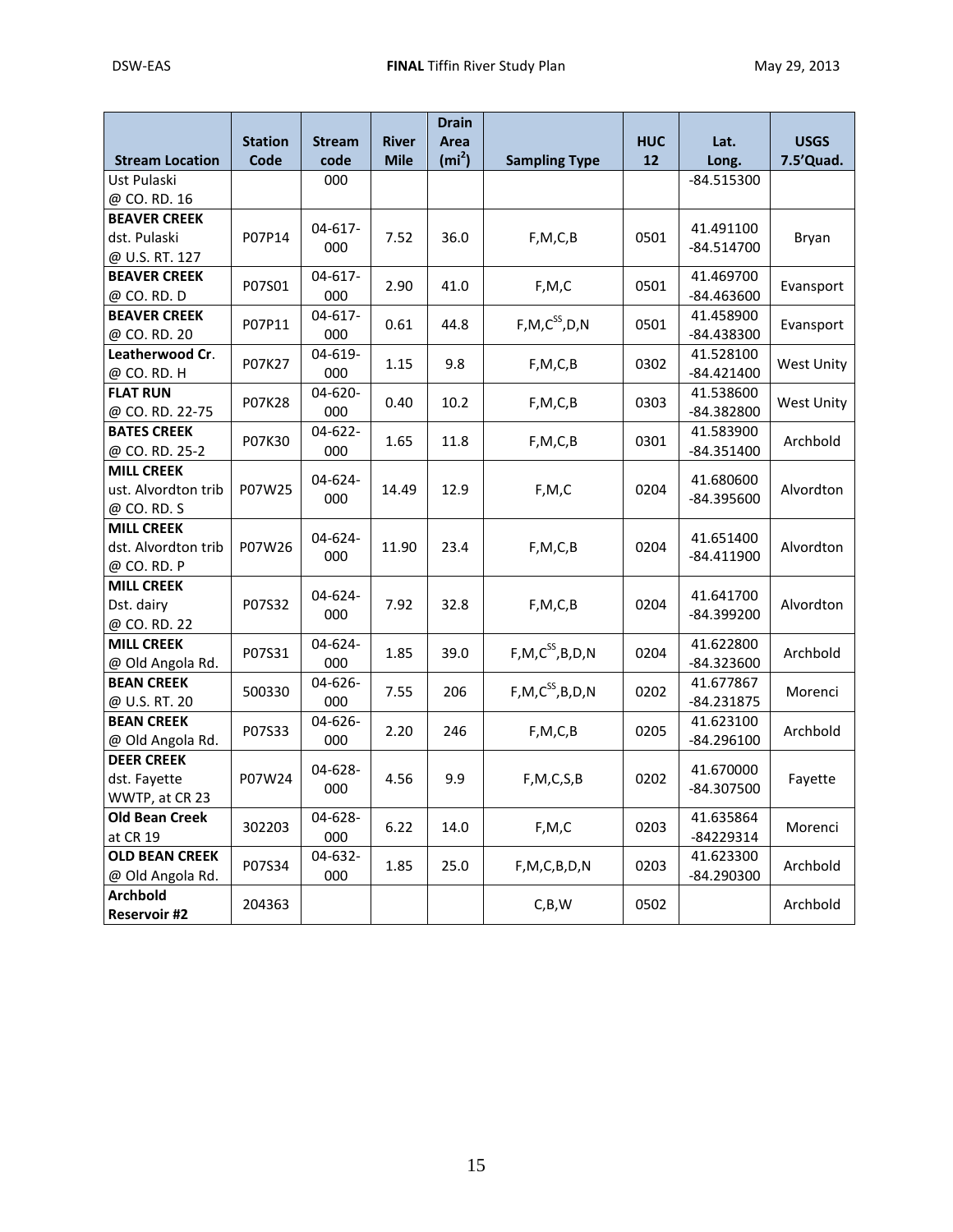**Table 5.** List of chemical/physical water quality parameters to be analyzed/ measured in surface water, sediment, Lake and fish tissue from the Tiffin River study area, 2012. Water samples will be collected from streams 6 times (organics once), sediment once, lakes 5 times, and fish tissue once. Bacteria samples will be collected 5 times during the recreational use period.

| Parameters                                                 | <b>Test Method</b>                 | Water (RL)             | Sediment (RL)   | Lake | Fish<br><b>Tissue</b> |
|------------------------------------------------------------|------------------------------------|------------------------|-----------------|------|-----------------------|
| Alkalinity                                                 | <b>USEPA 310.1</b>                 | $X(5 \text{ mg/l})$    |                 | X    |                       |
| Carbonaceous BOD, 20-day                                   | OEPA 310.2                         | $X(3 \text{ mg/l})$    |                 |      |                       |
| Turbidity                                                  | OEPA 180.1                         |                        |                 | X    |                       |
| Solids, Dissolved (TDS)                                    | SM 2540C                           | X (10 mg/l)            |                 | X    |                       |
| Solids, Suspended (TSS)                                    | SM 2540D                           | $X(5 \text{ mg/l})$    |                 | X    |                       |
| Solids, Volatile Suspended                                 | SM 2540 D/E                        |                        |                 | X    |                       |
| Organic Carbon                                             | SM 5310 B                          |                        |                 | X    |                       |
| Carbonate/Bicarbonate                                      | SM 2320 B                          |                        |                 | X    |                       |
| Ammonia-N                                                  | <b>USEPA 350.1</b>                 | X (0.05 mg/l)          |                 | X    |                       |
| Total Kjeldahl Nitrogen (TKN)                              | <b>USEPA 351.2</b>                 | $X(0.2 \text{ mg/l})$  |                 | X    |                       |
| Nitrate-Nitrite                                            | <b>USEPA 350.1</b>                 | X(0.5 mg/l)            |                 | X    |                       |
| Nitrite                                                    | <b>USEPA 353.2</b>                 | X (0.02 mg/l)          |                 | X    |                       |
| Chloride                                                   | <b>USEPA 325.1</b>                 | $X(5 \text{ mg/l})$    |                 | X    |                       |
| Chemical Oxygen Demand (COD)                               | <b>USEPA 410.4</b>                 | X (20 mg/l)            |                 |      |                       |
| Sulfate                                                    | <b>USEPA 375.2</b>                 | X (10 mg/l)            |                 | X    |                       |
| <b>Total Phosphorus</b>                                    | <b>USEPA 365.4</b>                 | $X(0.01 \text{ mg/l})$ | X (50 mg/kg)    | X    |                       |
| Orthophosphate (as P)                                      | <b>USEPA 365.1</b>                 | $X(0.01 \text{ mg})$   |                 | X    |                       |
| ICP 1 (Al, Ba, Ca, Fe, Mg, Mn, Na, K, Sr, Zn,<br>Hardness) | <b>USEPA 200.7</b>                 | х                      |                 | X    |                       |
| ICPMS 1 (As,Cd,Cr,Cu, Ni,Pb,Se)                            | <b>USEPA 200.8</b>                 | x                      |                 | X    |                       |
| <b>BNA Organics (SVOCs)</b>                                | USEPA 625                          | x                      | X (USEPA 8270)  |      |                       |
| Herbicides (including Atrazine)                            | <b>USEPA 525.2</b>                 | x                      |                 | X    |                       |
| Microcystins                                               | OEPA 701.0                         |                        |                 | X    |                       |
| pH                                                         | Field Meter                        | x                      |                 | X    |                       |
| Conductivity                                               | Field Meter                        | x                      |                 | Χ    |                       |
| Dissolved Oxygen (mg/l and % saturation)                   | <b>Field Meter</b>                 | X                      |                 | Χ    |                       |
| Temperature                                                | Field Meter                        | x                      |                 | X    |                       |
| E.coli                                                     | <b>USEPA 1603</b>                  | x                      |                 | х    |                       |
| Chlorophyll a                                              | <b>USEPA 445.0</b>                 | X                      |                 | X    |                       |
| Percent Solids                                             | SM 2540G                           |                        | X               |      |                       |
| Total organic carbon                                       | OEPA 335.2                         |                        | X(0.1%)         |      |                       |
| Cadmium, Copper, Lead, Nickel, Silver, Zinc                | USEPA 200.8/<br><b>USEPA 200.7</b> |                        | X               |      |                       |
| ICPMS 6 (As,Cd,Pb,Se)                                      | USEPA 200.8/<br>SM3113B            |                        |                 |      | Χ                     |
| Mercury                                                    | <b>USEPA 245.1</b>                 |                        | X (USEPA 7471A) |      | Χ                     |
| <b>PCBs</b>                                                | OEPA 590.1                         |                        |                 |      | X                     |
| Pesticides                                                 | OEPA 590.1                         |                        |                 |      | X                     |
| Percent Lipids                                             | OEPA 581.5                         |                        |                 |      | X                     |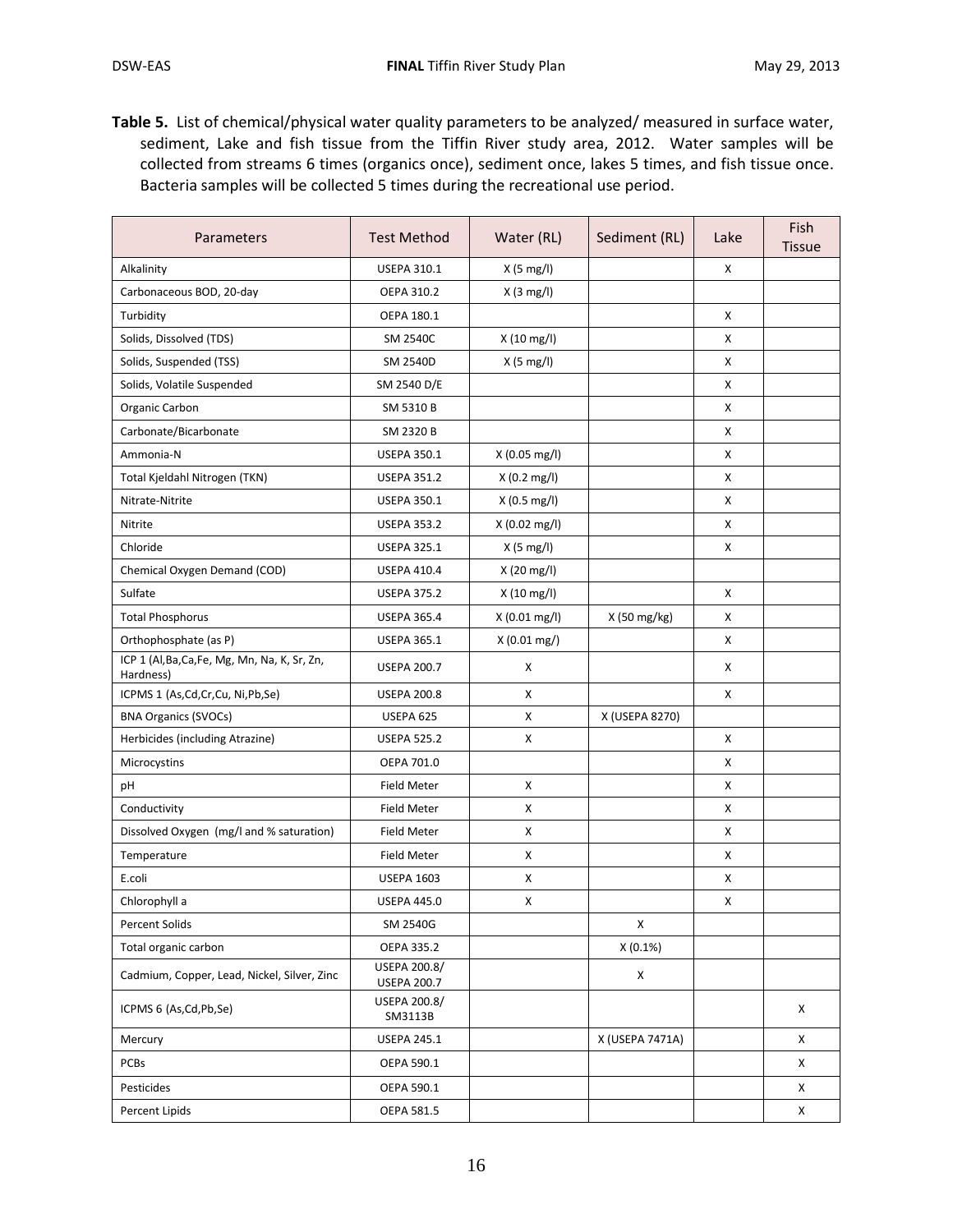#### **REFERENCES**

Hughes, R. M., D. P. Larsen, and J. M. Omernik. 1986. Regional reference sites: a method for assessing stream pollution. Env. Mgmt. 10(5): 629-635.

Karr, J.R. and D.R. Dudley. 1981. Ecological perspective on water quality goals. Env. Mgmt. 5(1): 55-68.

- Ohio EPA. 1987a. Biological criteria for the protection of aquatic life: Volume I. The role of biological data in water quality assessment. Division of Water Quality Monitoring and Assessment, Surface Water Section, Columbus, Ohio. **<http://www.epa.state.oh.us/dsw/bioassess/BioCriteriaProtAqLife.html>**
- Ohio EPA. 1987b. Biological criteria for the protection of aquatic life: Volume II. Users manual for biological field assessment of Ohio surface waters. Division of Water Quality Monitoring and Assessment, Surface Water Section, Columbus, Ohio. **<http://www.epa.state.oh.us/dsw/bioassess/BioCriteriaProtAqLife.html>**
- Ohio EPA. 1989a. Addendum to biological criteria for the protection of aquatic life: Users manual for biological field assessment of Ohio surface waters. Division of Water Quality Planning and Assessment, Surface Water Section, Columbus, Ohio. **<http://www.epa.state.oh.us/dsw/bioassess/BioCriteriaProtAqLife.html>**
- Ohio EPA. 1989b. Biological criteria for the protection of aquatic life: Volume III. Standardized biological field sampling and laboratory methods for assessing fish and macroinvertebrate communities. Division of Water Quality Planning and Assessment, Columbus, Ohio. **<http://www.epa.state.oh.us/dsw/bioassess/BioCriteriaProtAqLife.html>**
- Ohio EPA. 2001. Sediment sampling guide and methodologies,  $2^{nd}$  edition. Nov. 2001. Division of Surface Water, Columbus, Ohio. **<http://www.epa.state.oh.us/dsw/guidance/sedman2001.pdf>**
- Ohio EPA. 2004. State of Ohio Cooperative Fish Tissue Monitoring Program, Fish Collection Guidance Manual. Final. March 2004. **<http://www.epa.state.oh.us/dsw/fishadvisory/FishCollectionGuidanceManual05.pdf>**
- Ohio EPA. 2006. Ohio EPA manual of surveillance methods and quality assurance practices, updated edition. Division of Environmental Services, Columbus, Ohio. **<http://www.epa.state.oh.us/dsw/documents/Field%20Manual%203-6-06%20revision.pdf>**
- Ohio EPA. 2012. Inland lakes sampling procedure manual. Division of Surface Water, Columbus, Ohio. 74pp. **[http://epa.ohio.gov/portals/35/inland\\_lakes/Lake\\_Sampling\\_Procedures.pdf](http://epa.ohio.gov/portals/35/inland_lakes/Lake_Sampling_Procedures.pdf)**
- Ohio EPA. 2013a. 2013 Updates to Biological Criteria for the Protection of Aquatic Life: Volume II and Volume II Addendum. Users Manual for Biological Field Assessment of Ohio Surface Waters. Division of Surface Water. Ecological Assessment Section. Columbus, Ohio. **[http://www.epa.ohio.gov/portals/35/documents/BioCrit88\\_Vol2Updates2013.pdf](http://www.epa.ohio.gov/portals/35/documents/BioCrit88_Vol2Updates2013.pdf)**
- Ohio EPA. 2013b. 2013 Updates to Biological Criteria for the Protection of Aquatic Life: Volume III. Standardized Biological Field Sampling and Laboratory Methods for Assessing Fish and Macroinvertebrate Communities. Division of Surface Water. Ecological Assessment Section. Columbus, Ohio. **[http://www.epa.ohio.gov/portals/35/documents/BioCrit88\\_Vol3Updates2013.pdf](http://www.epa.ohio.gov/portals/35/documents/BioCrit88_Vol3Updates2013.pdf)**
- Ohio EPA. 2013c. Surface Water Field Sampling Manual for water column chemistry, bacteria and flows. Division of Surface Water, Columbus, Ohio. 41 pp.

**[http://epa.ohio.gov/Portals/35/documents/SW\\_SamplingManual.pdf](http://epa.ohio.gov/Portals/35/documents/SW_SamplingManual.pdf)**

- Omernik, J.M. 1987. Ecoregions of the conterminous United States. Ann. Assoc. Amer. Geogr. 77(1): 118-125.
- Rankin, E.T. 1989. The qualitative habitat evaluation index (QHEI): rationale, methods, and application. Division of Water Quality Planning and Assessment, Columbus, Ohio. **<http://www.epa.state.oh.us/dsw/bioassess/BioCriteriaProtAqLife.html>**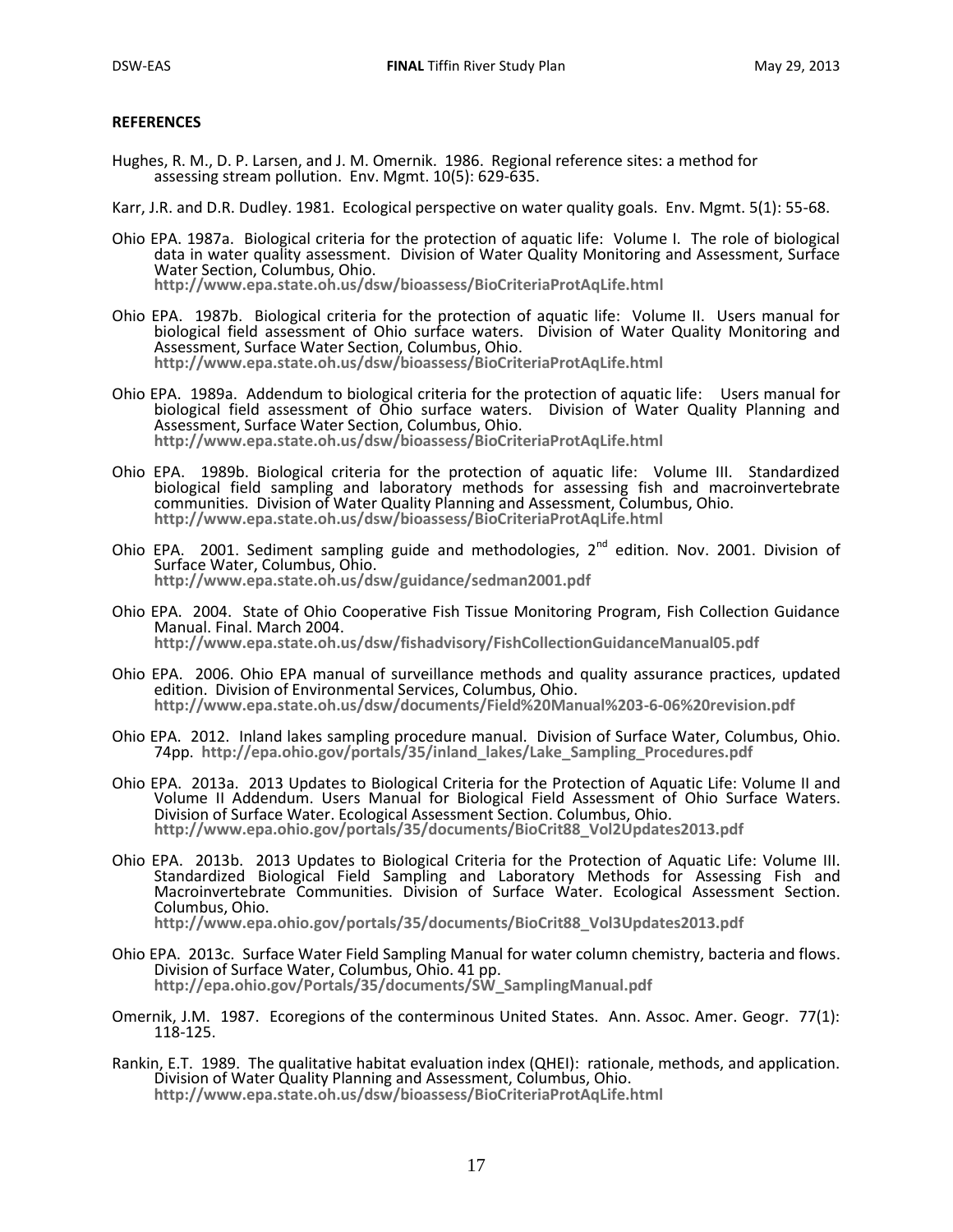# **Medical Services**

Montpelier Hospital [909 E Snyder St.](https://www.google.com/url?sa=D&oi=plus&q=https://maps.google.com/maps?ie%3DUTF8%26cid%3D18000516129061159603%26q%3DMontpelier%2BHospital%26iwloc%3DA%26gl%3DUS%26hl%3Den) Montpelier, OH 43543 (419) 485-3154

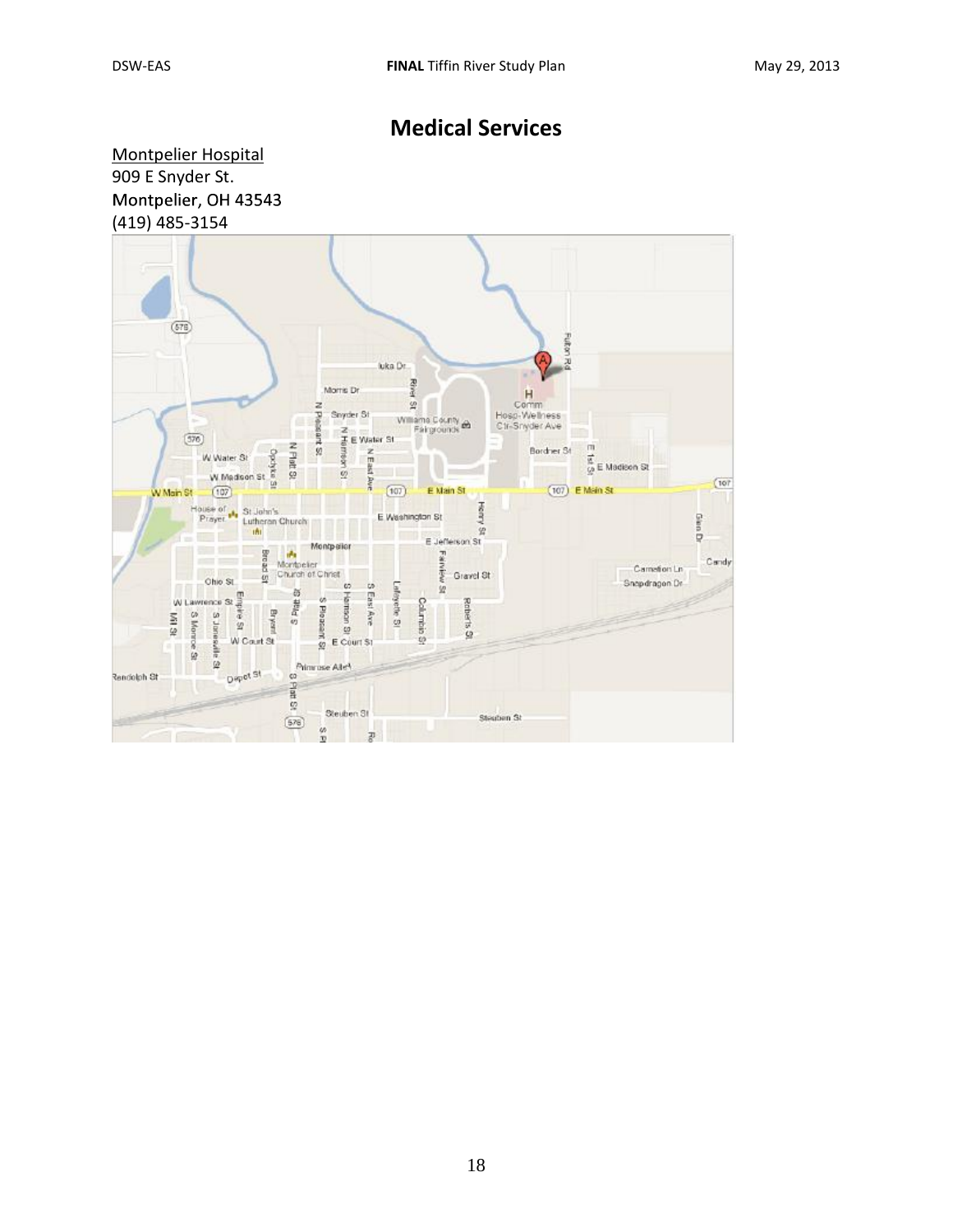# **Bryan Medical Center**

442 W High St, Bryan, OH (419) 633-4029

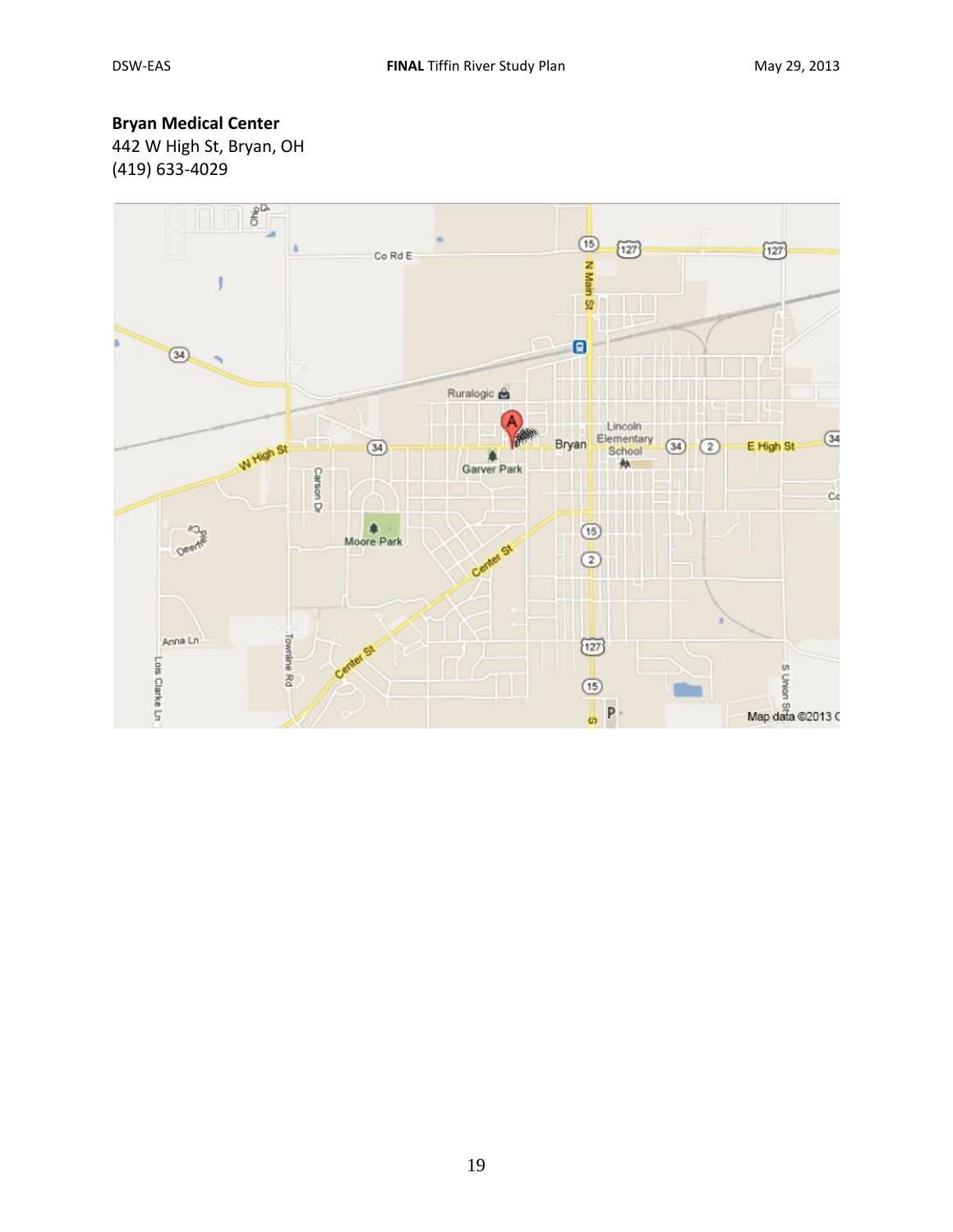### **Community Hospital**-**Wellness Center**- **Archibold**

Archbold, OH (419) 445-4415